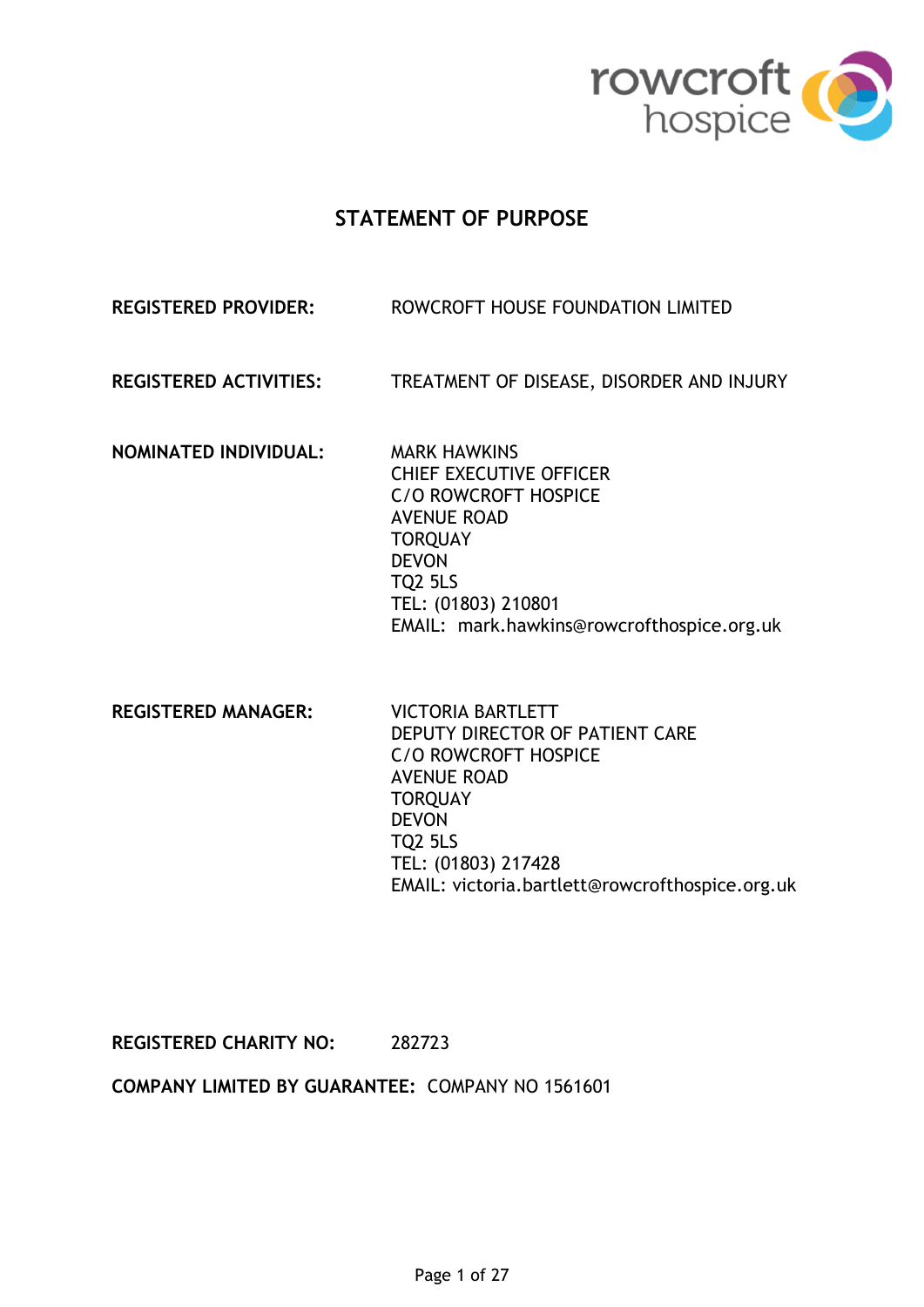# **1. AIMS AND OBJECTIVES**

Rowcroft Hospice is an independent charity which provides specialist palliative care services to the South Devon community. All services are provided free of charge to all adults to help people make every day the best day possible and enable families to share precious moments together.

The total population of the 300 sq. miles geographical area served is 280,000. The services are funded in the main through a range of income generation activities (including donations, retail, lottery and legacies) and supported by a smaller commissioning grant from the NHS.

Rowcroft aims to provide support and access to the best possible care for those in the Torbay & South Devon community who face a progressive, life-limiting illness, regardless of their culture, diagnosis and ethnic background.

This is delivered through:

- the provision of care to patients who have complex needs which require specialist skills;
- meeting an individual's physical, emotional, social and spiritual needs;
- the provision of support to families and carers both pre and post bereavement;
- the development of community-wide excellence in palliative care through education, training and support of both carers and health and social care professionals;
- the development of a community-wide understanding of end of life care issues including the appropriate influence on the services provided by others.

# **2. SERVICES PROVIDED**

- 13 bedded Inpatient Unit
- Outpatient Clinical and Therapy services
- Community Specialist Palliative Care Team
- 24/7 Hospice at Home service
- Bereavement support

Rowcroft Hospice works closely with other providers of healthcare within the community, such as Torbay Hospital, the local community hospitals, GPs and District Nurses, with the aim of ensuring that patients' care is as co-ordinated and seamless as possible. The organisation has very close working relationships with the Hospital Palliative Care Team at Torbay Hospital, which includes a shared Medical Director and electronic patient records.

Rowcroft has also introduced new superfluid nurses who are specially trained to work across a number of its teams (Inpatient Unit, Community & Hospice at Home) to ensure the best possible care is provided at all times irrespective of peaks in demand.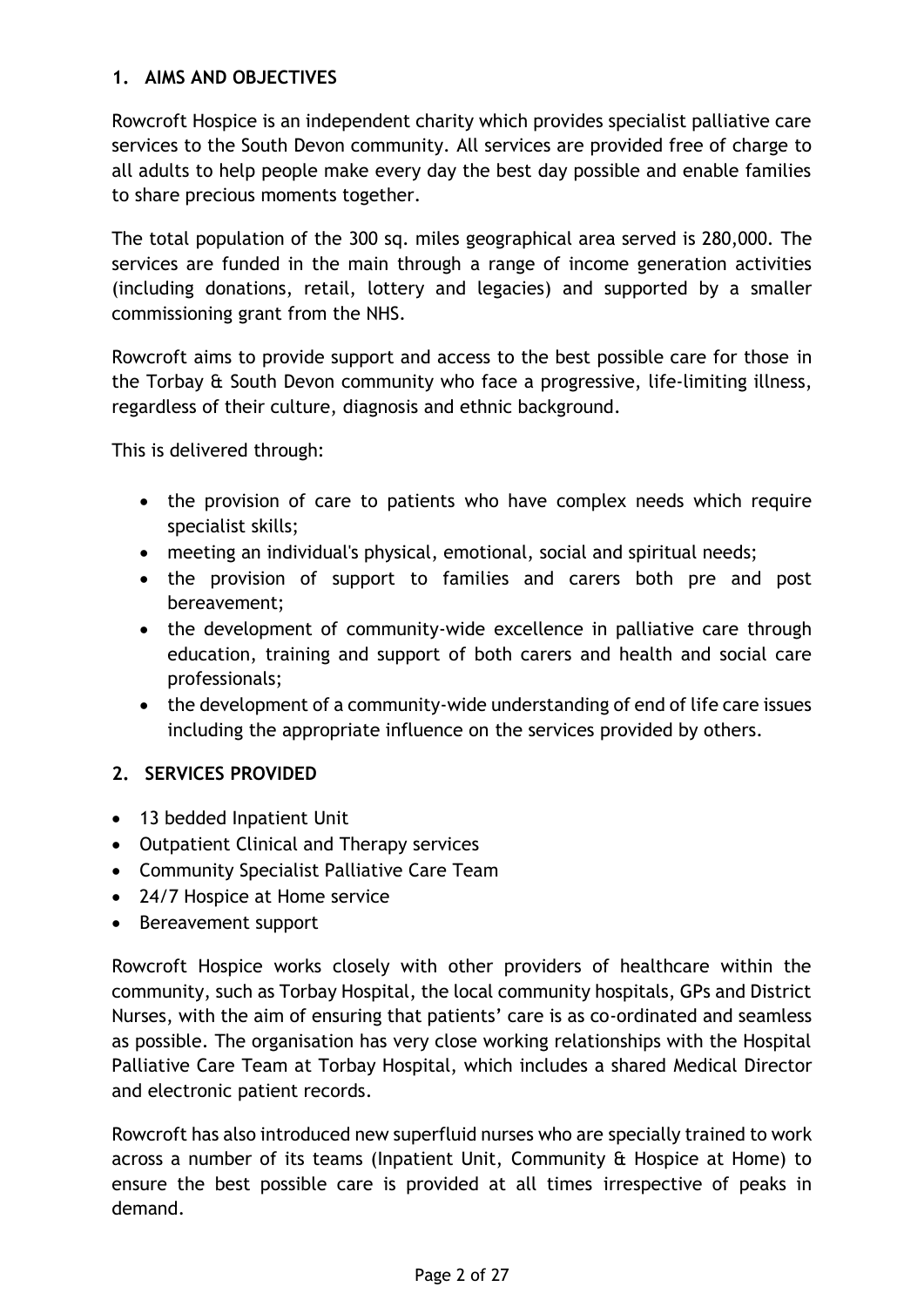# **3. INPATIENT FACILITIES**

The hospice has 13 beds divided into one 6 bedded ward, one 4 bedded ward and three single rooms. These are all single sex wards. A maximum of 12 patients will be admitted at any one time.

Rowcroft provides specialist palliative care for patients with complex symptom control needs and for end of life care. Patients can be referred to the Inpatient Unit 24 hours a day, 7 days a week. Rowcroft does not offer respite or long-term care. Rowcroft supports patients and their families in planning appropriate discharge to an alternative place of care once the care provided by the specialist unit is no longer needed.

Rowcroft is set in a large 22 acre estate with wonderful gardens which all patients can access. The Inpatient Unit looks out across gardens towards the sea. In 2014 considerable work was completed to re-landscape this area to provide better access for all our patients.

Catering is in-house and provides three meals a day for patients with the main meal taken at lunch time. Snacks are routinely offered at bedtime. There is always a choice of a hot meal but the kitchen is very flexible and individual tastes and special diets are catered for.

There is a sitting area with comfortable chairs with tea and coffee facilities. Daily newspapers and magazines are available for patients' and relatives' use. The Sanctuary is a space for patients, family and friends to use, whatever their religion or beliefs. It is a place for quiet contemplation and reflection.

Smoking facilities are available for patients. This area is away from the main ward areas.

# **Visiting arrangements and ward information**

Rowcroft Hospice has no fixed visiting times but the mornings are often the busiest time of the day for the patients so we suggest that in ordinary circumstances visits occur after 11.00 am. Visitors are asked to remember that patients may get tired, and to consider avoiding prolonged visits. We also ask that visitors respect other patients' needs, especially in the evenings. It is helpful if most visitors leave before 9.00 pm. For relatives of patients who are dying, we have an overnight accommodation room or we can provide a 'z bed' if they prefer to stay at the bedside. Visitors are welcome to discuss the best times to visit with our nursing staff.

We ask all visitors to let our receptionist know they have arrived at the hospice and to complete the visitors book. Our staff will check that the patient is able to accept visitors.

Children are most welcome to visit. The responsibility for the safety and welfare of children remains with the parent/guardian and not the hospice or its staff and so we ask for children to be supervised at all times. We also welcome visits from wellbehaved pets.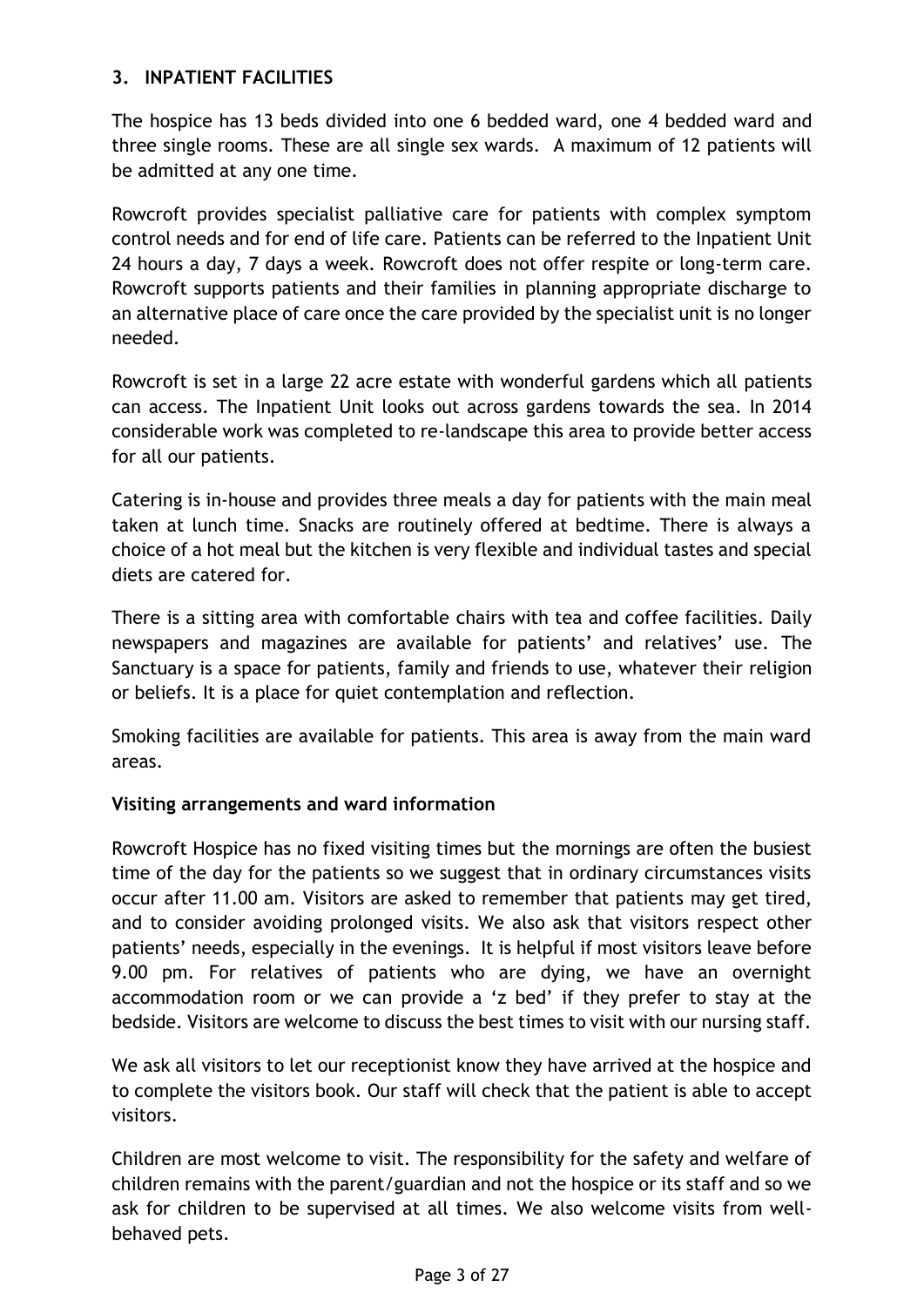# **Accidents and Incidents**

In the event of an accident, designated first aiders are always on duty and available.

# **Fire**

In the event of a fire, which is indicated by a continuous ringing bell, patients, family and friends are requested to remain where they are until given instructions of what to do next. The ward is evacuated under the instruction of the Fire Brigade.

# **Telephones**

Patient Enquiries: 01803 210800

Patient Telephone: 01803 292548

A cordless telephone is available for bedside use and can take all incoming calls and outgoing calls by arrangement.

# **Mobile Phones**

Patients are welcome to use their own mobile phone if they wish. We ask that mobile phones be turned to silent mode after 10.00 pm.

Please note that further information about our inpatient services can be found in our 'Inpatient Booklet'.

# **Resuscitation**

In the event of a patient experiencing a sudden unexpected collapse, active supportive care will be given or basic life support will be given dependant upon the needs of the patient. The hospice has automated defibrillators and a life-line kit in each building, but does not have the facilities for advanced cardiopulmonary resuscitation.

# **4. THERAPY SERVICES**

We offer patients and their carers Music and Complementary Therapies, in their own home, or when possible, on our premises. More information on these is outlined in points 10 and 11 below. We are seeking ways to provide a more flexible and community based service.

# **5. COMMUNITY SPECIALIST PALLIATIVE CARE TEAM**

The Community Specialist Palliative Care team consists of:

- Consultant in Palliative Medicine and other medical staff
- Clinical Nurse Specialists
- Occupational Therapists and an Occupational Therapy Technician
- Social Workers
- Complementary Therapy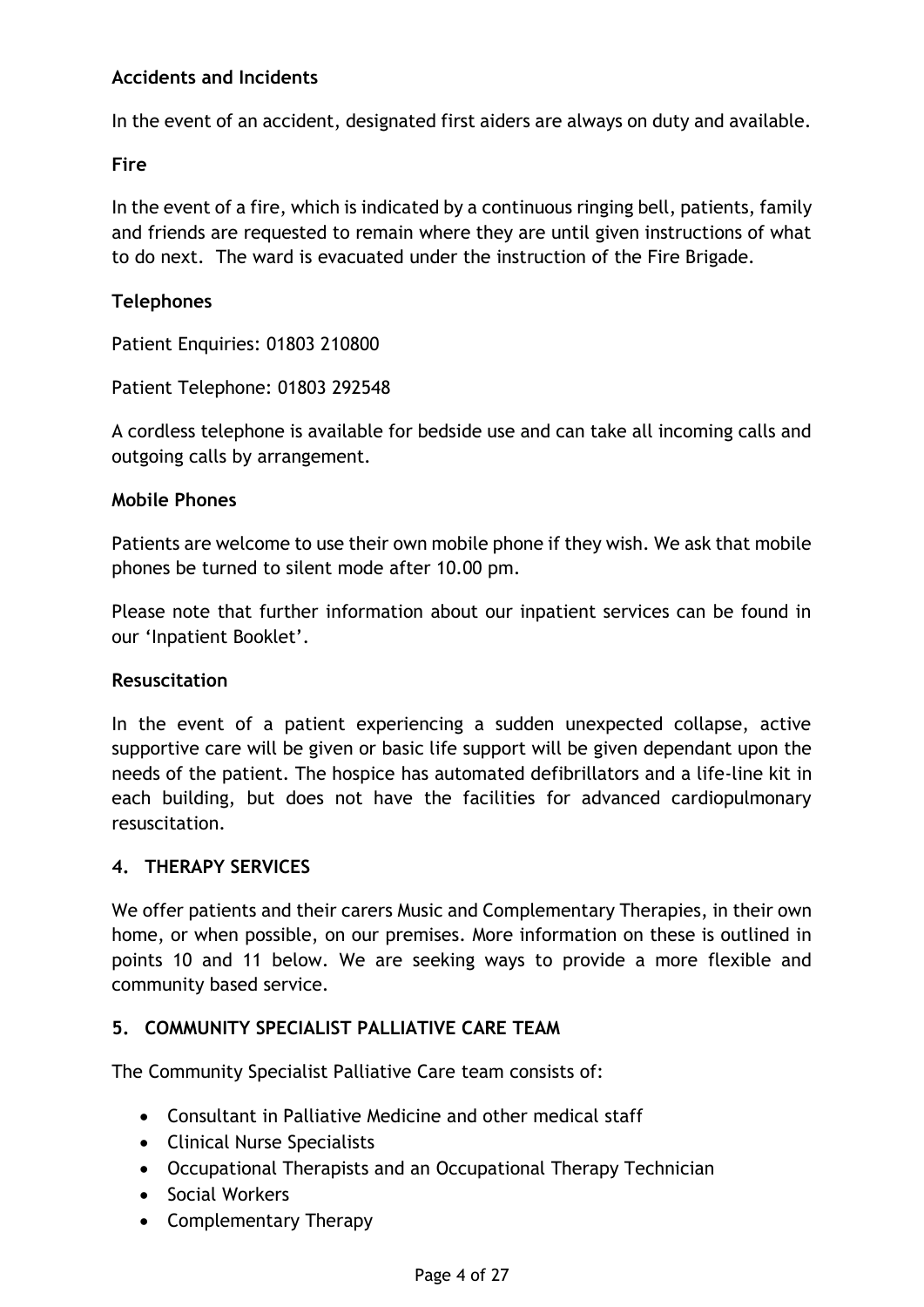- Music Therapy
- Bereavement services
- Team Administration

The team supports patients who are under the care of their GP, at home, in care homes and community hospitals.

They have strong links with primary care colleagues – GPs, District Nurses and Social Services in a geographical area of approximately 300 square miles. They see patients from 45 GP surgeries, a total practice population of 280,000.

The team is available seven days a week, 9.00 am - 5.00 pm. Telephone advice and visits are offered Monday to Friday.

At the weekend telephone advice is available from a Clinical Nurse Specialist between 9am to 1pm.

Outside these hours, telephone advice is available to patients and professionals via the Inpatient Unit.

# **6. HOSPICE AT HOME**

# **AIMS OF THE SERVICE**

# **Patients in their own homes**

Our Hospice at Home service enables patients to remain in their own home during the last days of their life by offering practical help and support. The Hospice at Home team works closely with the Rowcroft Community Specialist Palliative Care Team, GPs, District Nurses, and other agencies to achieve this aim and provide continuity of care. The service is available 24 hours a day, 7 days a week.

# **Patients in Care Homes**

To enable more people to stay in their own care home, by providing support and advice on all aspects of nursing care relating to the last days of life the Hospice at Home Registered Nurses aim to empower care staff in looking after a person in the final stages of life.

For patients in residential homes a Hospice at Home Senior Healthcare Assistant can be placed to support the home's staff with nursing care.

# **The Team**

The Hospice at Home (H@H) team is led by Registered Nurses with specialist palliative care experience. They work closely with GPs, District Nurses and the Rowcroft Community Specialist Palliative Care team, as well as other professionals involved in providing care for patients and their families. A H@H Sister is on duty 24 hours a day, 7 days a week.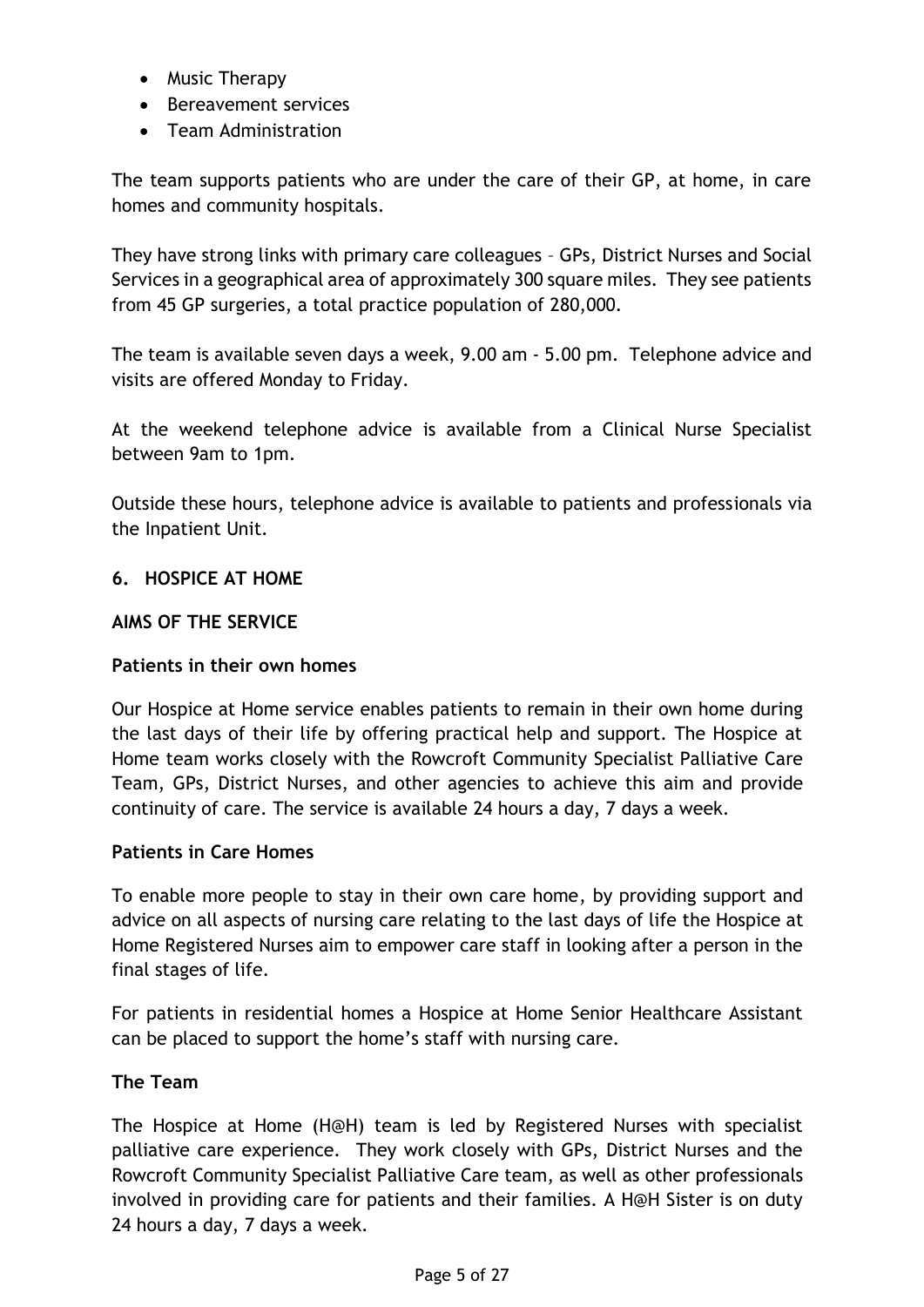The Senior Health Care Assistants employed by the H@H service can provide handson care 24/7 and support to patients and their families. They help to support a patient's choice to be in their own home in the last few days of their life.

# **Referrals**

Patients can be referred to the service by a member of the Rowcroft Community Specialist Care team, GP, District Nurse, Care Home Manager or members of the out of hours healthcare teams.

Referrals can be taken 24 hours a day, 7 days a week. The service aims to respond to urgent referrals within 24 hours.

The Hospice at Home Registered Nurses act as a resource for GPs, District Nurses and other agencies with regards to all aspects of end of life care including pain and symptom control.

Advice can be given about other services that can also support patients and families at this time.

# **7. CLINICAL OUTPATIENT SERVICE**

An outpatient service is offered to patients. Referrals are taken from a variety of sources but are predominantly from GPs, hospital consultants and the Community Specialist Palliative Care team. This service is available at the hospice or Torbay Hospital and is run by the medical consultants, specialist registrars, specialty doctors and other members of the multidisciplinary team. For patients who are unable to travel, a domiciliary service is available.

Consultations are tailored to meet individual needs of patients and therefore may be performed together with other healthcare professionals such as Community Specialist Palliative Care Nurses, District Nurses or GPs.

# **8. PALLIATIVE CARE OCCUPATIONAL THERAPY AND PHYSIOTHERAPY**

The team aims to work together with patients to improve quality of life by minimising the effects of the disease or its treatment side-effects, and helping to adapt to their changing condition.

The team considers the physical, psychological and social factors and aims to help patients make the best of their abilities for a fulfilling life. Realistic goals are negotiated that are important to patients.

The team:

- provides advice concerning the easiest and safest way to continue everyday tasks such as moving from bed to chair, getting in/out of the car and other activities/ hobbies;
- offers advice and provides equipment/walking aids to maximise independence and confidence when walking;
- offers advice on exercise and individual exercise programmes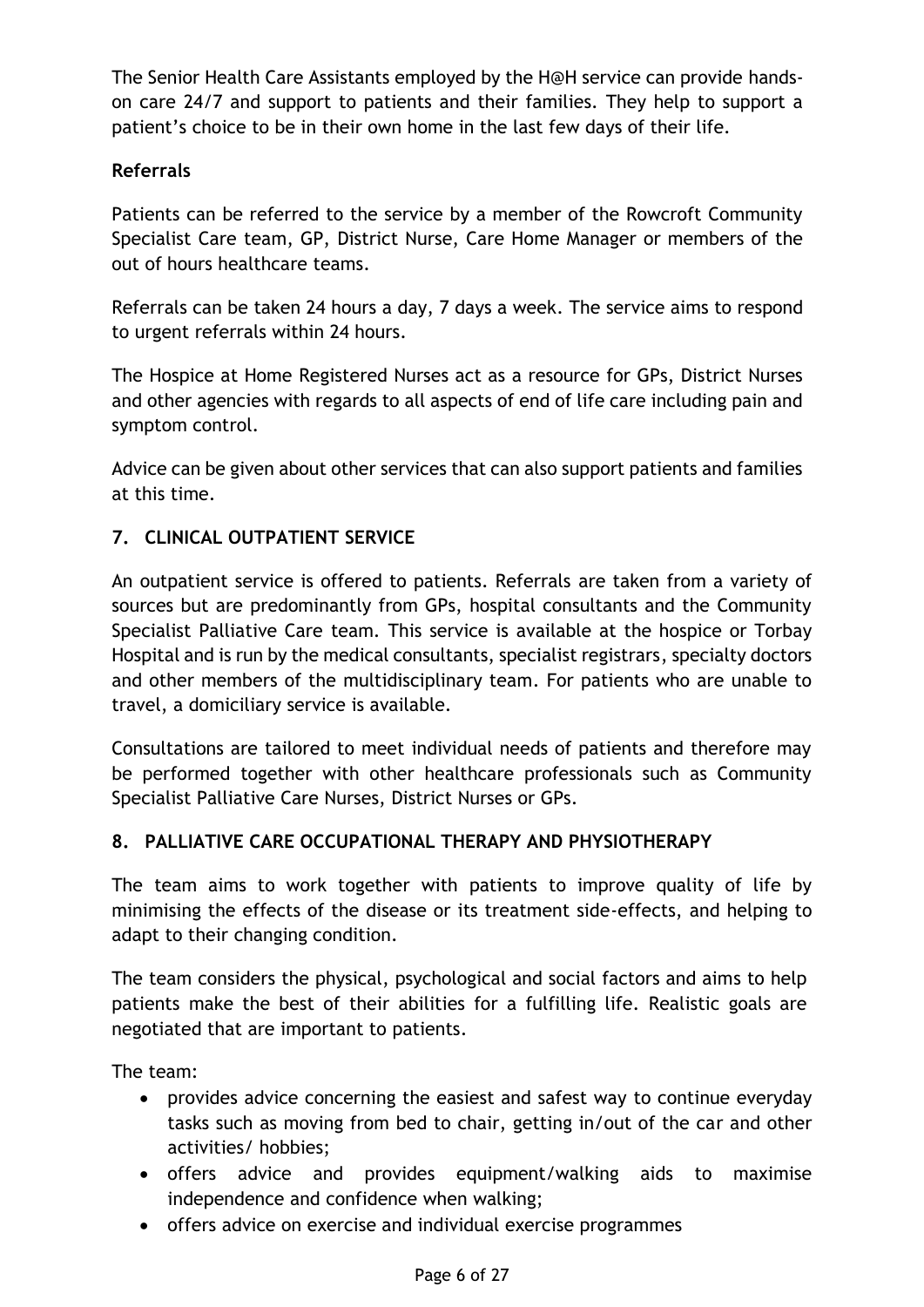- offers advice and support for carers regarding changing a patient's position and moving about;
- contributes to the management of breathlessness and fatigue;
- contributes to the management of pain and other symptoms;
- offers respiratory assessments and treatments which can help patients to manage difficulties with breathing;
- assist patients and families preparing to return home through assessment of the individual home situation.

# **9. SOCIAL WORK**

Rowcroft social workers support patients, their families and children in their own homes or in the Inpatient Unit. They can arrange to meet elsewhere, if that is more convenient. They offer a wide range of support to patients and their families including for example:

- Practical support, advice and signposting to other services;
- Emotional support and spiritual support in a situation that can often feel lonely and overwhelming;
- Be a link between patients and their families with others services;
- Provide age appropriate resources for children and young people e.g. books, memory boxes, links to bereavement services;
- Support families in talking to children about illness;
- Advocating for the needs, decisions and rights of patients in palliative and end of life care.

# **10. COMPLEMENTARY THERAPIES**

A range of therapies is offered such as Massage, Aromatherapy, Reflexology, Reiki, Relaxation Techniques and Mindfulness Based Stress Management to patients, carers and bereaved relatives. The therapies are always adapted to suit the needs of each individual.

The team of therapists, paid staff and volunteers, work across the whole service: the Inpatient Unit, outpatients, in the community and in outreach centres. All therapists are qualified, insured and are registered with their relevant professional association.

Up to six therapy sessions are offered, free of charge, with the aim of enhancing relaxation and improving quality of life. This may aid symptom control and relieve stress and tension. Complementary Therapies are offered alongside orthodox treatments to enhance holistic care by providing physical, emotional, spiritual and social support.

# **11. MUSIC THERAPY**

Music therapy is offered with the aim of allowing the opportunity for people to explore their creativity and address complex psychological issues through the medium of music therapy. The music therapist works as part of the multi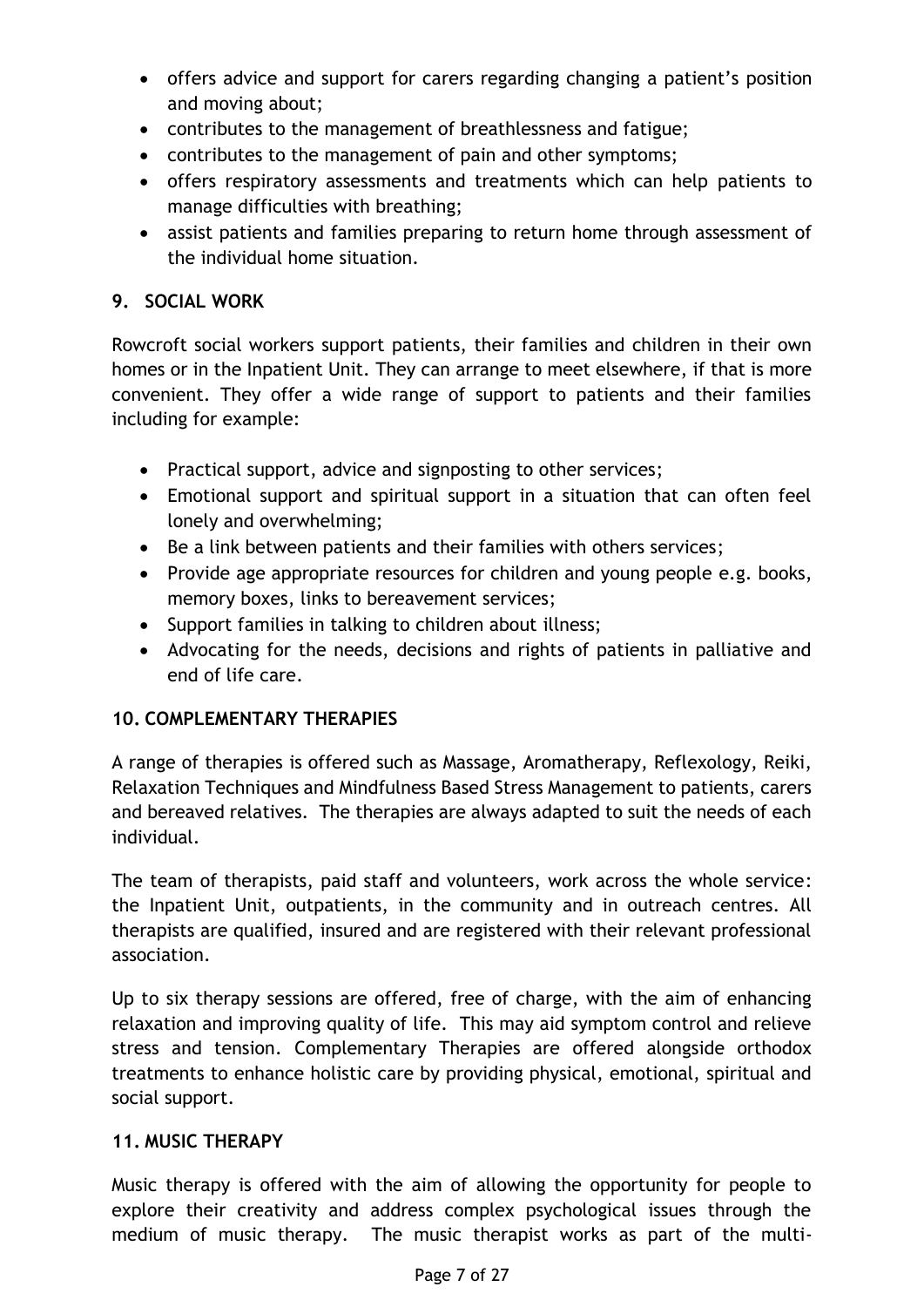disciplinary team to enhance the holistic care of patients and carers and their families. Work takes place in the Inpatient Unit, in the music studio and in patients' homes.

# **12. SPIRITUAL CARE**

Staff and volunteers at Rowcroft recognise that at times during an illness people may have hopes and fears, and may search for meaning in their life. They may find themselves struggling with fundamentally human questions such as: why is this happening to me? Where do I come from? Who am I? Where am I going?

Our Spiritual Care Specialist, along with other members of staff, is here to listen and help people reflect on their life and its meaning, and the impact of illness on them and their loved ones. Spiritual care is available for every patient and those closest to them, and may include one-to-one meetings or church services, according to the needs of each individual.

The hospice also employs an Oncology Support Specialist who works alongside members of the multi-disciplinary team to offer support on psychological/spiritual aspects of care.

# **13. BEREAVEMENT SUPPORT and LISTENING AND SUPPORT SERVICES**

Rowcroft offers a range of support services for anyone bereaved by the death of someone who received our care.

When someone is ill, everyone in the family is affected. Rowcroft supports the families, friends and carers of patients whilst they are in our care. The Bereavement Support team are here to offer support before someone dies and continued support to bereaved individuals when a patient has died.

Contact is usually made by letter six weeks after bereavement inviting discussion with the Bereavement Co-ordinator to ensure the most appropriate support is offered. On occasion, we may make contact sooner if requested to do so.

The support offered includes:

**Individual Appointments** – At home or in the Outpatient Centre; talking face-toface with one of the team can provide an opportunity to discuss things in more depth and find a way through the grieving process.

**Counselling** - Sometimes grief can be complicated and people may feel desperate, stuck or unable to cope with normal life. Professional counselling is available for those times when specialist help is needed.

**Groups** - Small groups of bereaved people are able to share their experiences. The groups are supported by the Bereavement Support team.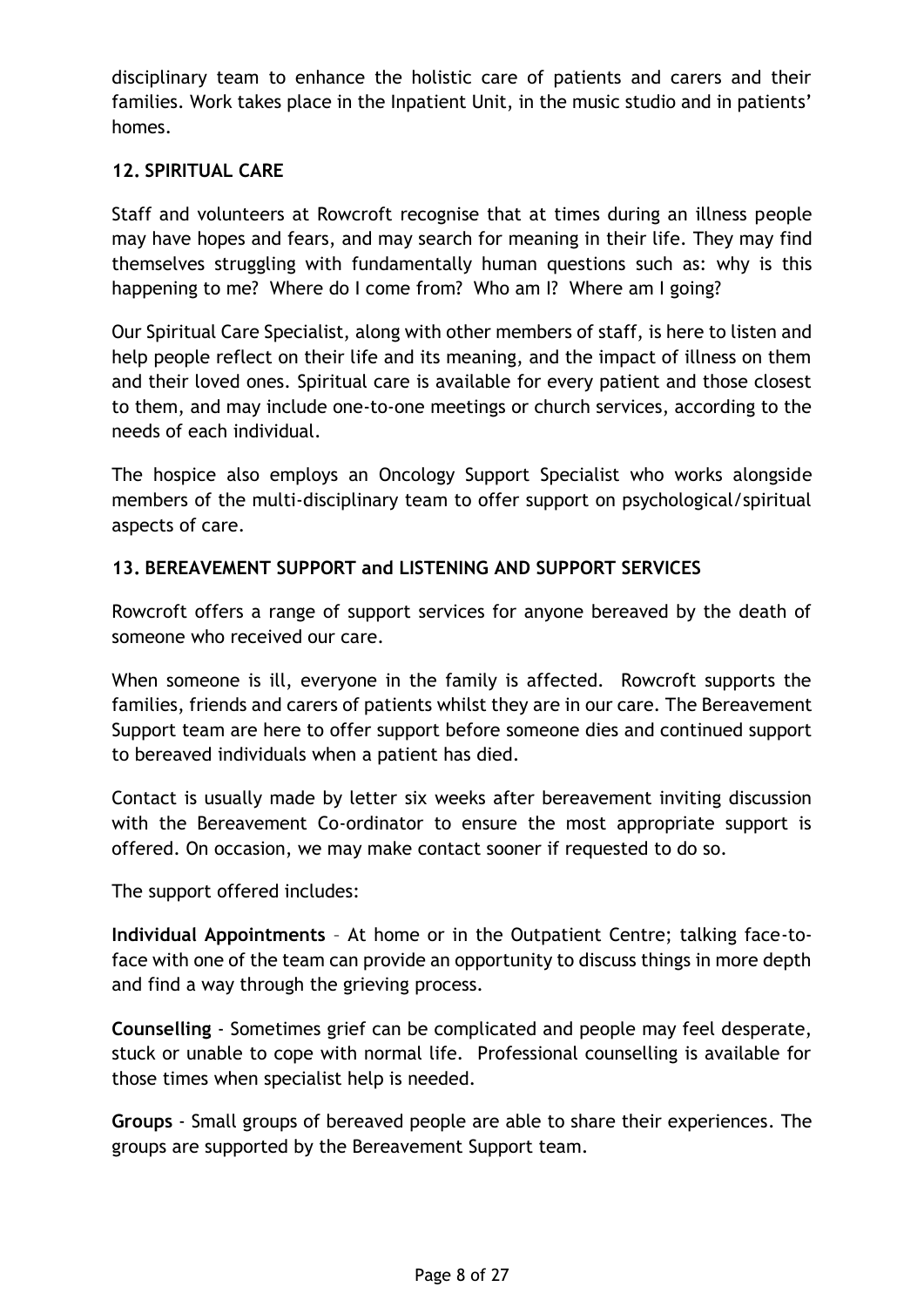## **14. COMPLAINTS**

The hospice refers patients to the Complaints Policy and Procedure within the Patient Handbook as follows:-

"We aim to continually provide high standards of care throughout Rowcroft Hospice services. We welcome your views on your experience to help us further develop the quality of our services. There may be occasions when you feel that care has not been exactly as you would wish, or there is another aspect of our hospice services that concerns you. You may wish to make a complaint about care you or a family member has received or simply tell us how we are doing". Please always mention to a member of staff if there is anything with which you are not happy or you would like us to provide.

You can ask to speak with the Ward Manager or talk to her when you meet her on the ward.

If you want to make a written comment/complaint there are feedback boxes in the main reception. There is a feedback form in the back of this booklet. You can also write to:-

Chief Executive Rowcroft Hospice Avenue Road **Torquay** Devon TQ2 5LS

The complaint does not need to be signed, although investigation and rectification may be more difficult with anonymous complaints.

## **Formal Complaints**

If you still feel that you have a complaint that has not been dealt with satisfactorily, you should write to:-

The Chair of Trustees Rowcroft Hospice Avenue Road **Torquay** Devon TQ2 5LS

If at any point you wish to make your complaint to an independent body then you direct it to:

FAO The Regional Manager/Advisor The Parliamentary & Health Service Ombudsman Millbank Tower Millbank London SW1P 4QP

**COMPLAINTS POLICY ADDED AT END OF DOCUMENT.**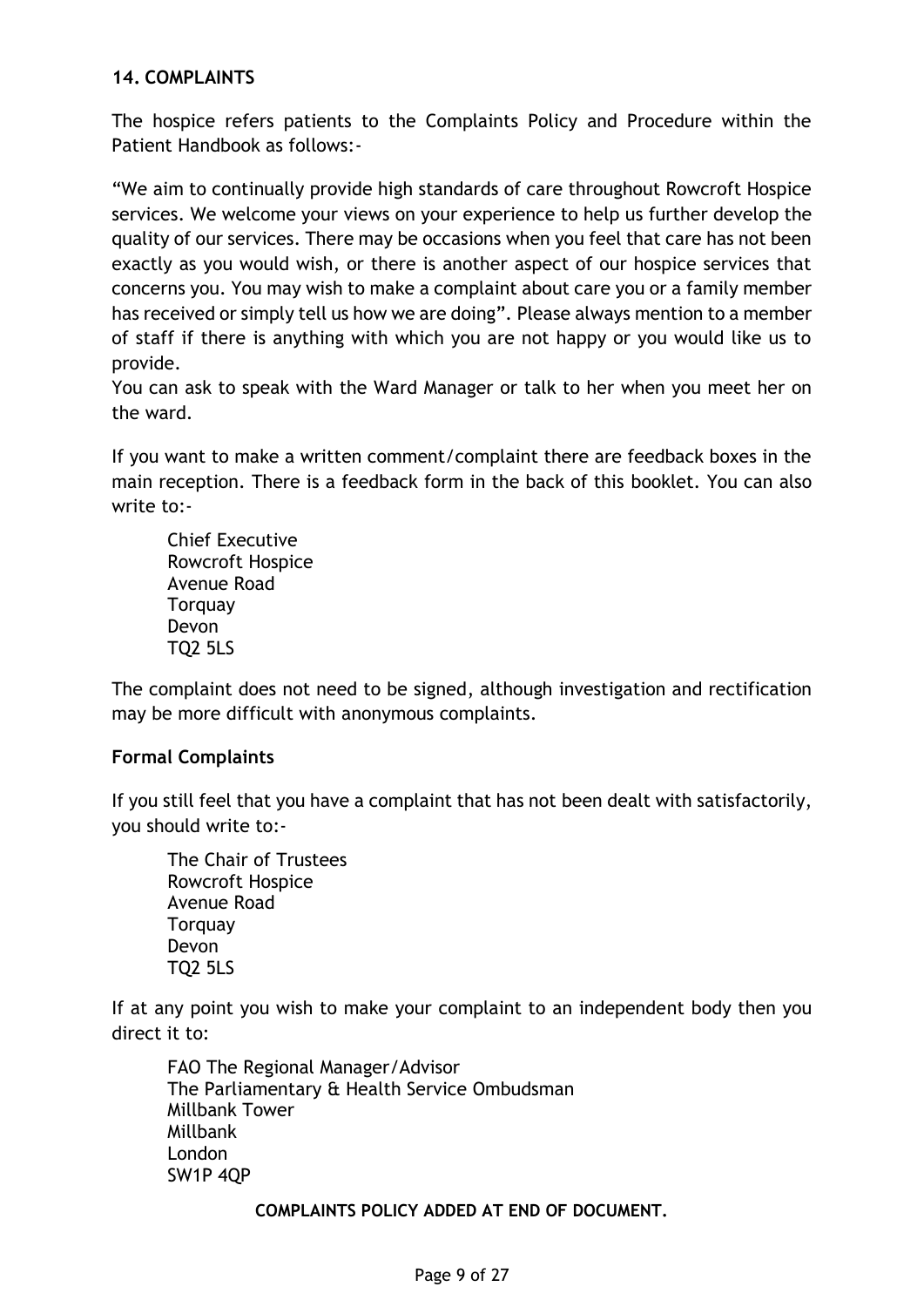

# **POINTS OF CONTACT**

| <b>MARK HAWKINS</b>       | <b>Chief Executive</b>                                                                                            |
|---------------------------|-------------------------------------------------------------------------------------------------------------------|
| <b>CLAIRE BOOTH</b>       | Head of People and Organisational Development                                                                     |
| <b>JONATHAN HILL</b>      | Finance and Commercial Director / Senior Responsible<br>Officer for Information                                   |
| <b>DR GILL HORNE</b>      | Director of Care & Strategy / Caldicott Guardian /<br><b>Accountable Officer for CDs</b>                          |
| DR GEORGE WALKER          | <b>Medical Director</b>                                                                                           |
| <b>RACHAEL BRYETT</b>     | Head of Fundraising & Supporter Development                                                                       |
| <b>RACHEL BELL</b>        | Head of Communications & Marketing                                                                                |
| <b>VICKY BARTLETT</b>     | Deputy Director of Patient Care / CQC Registered<br>Manager                                                       |
| <b>AARON SMALLSHAW</b>    | Group Head of IT                                                                                                  |
| <b>CAROLINE WANNELL</b>   | <b>Head of Retail</b>                                                                                             |
| <b>JO ANTHONY</b>         | Head of Community, Therapies and Support Services /<br>Prevention and Deprivation of Liberty Safeguarding<br>Lead |
| <b>KARENNE WEAVER</b>     | Hospice at Home Manager                                                                                           |
| <b>BEVERLEY STEVENSON</b> | <b>Inpatient Unit Manager</b>                                                                                     |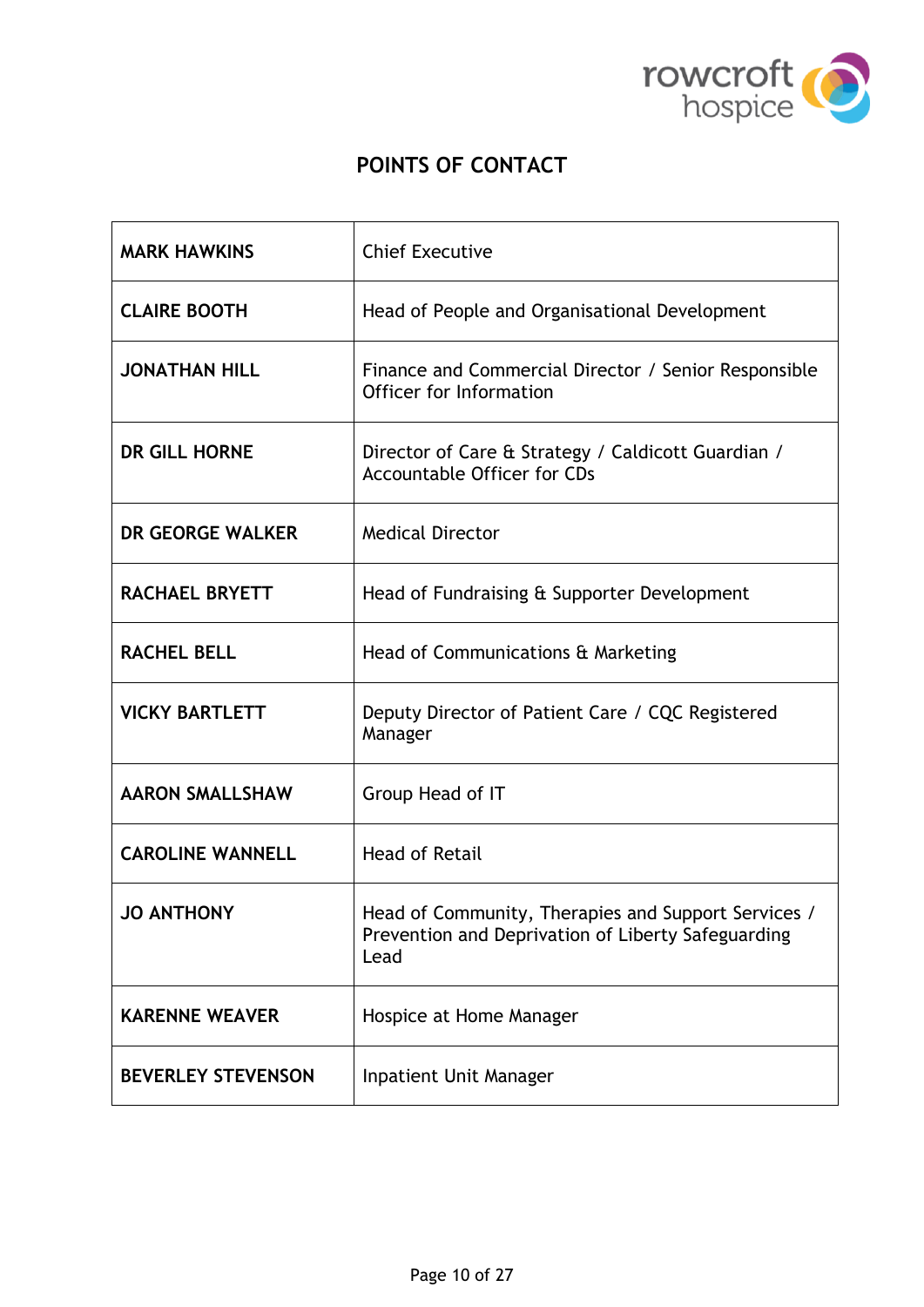

# **BOARD OF TRUSTEES**

| <b>SALLY SCOTT-BRYANT</b> | HR Professional (Chair of Trustees)              |
|---------------------------|--------------------------------------------------|
| <b>RACHEL BANKS</b>       | Corporate Real Estate Director                   |
| <b>HELEN BOYD</b>         | Training & Development Consultant                |
| <b>CHRISTOPHER BRANT</b>  | <b>Property Director</b>                         |
| DR CATHRYN EDWARDS OBE    | <b>Consultant Gastroenterologist</b>             |
| <b>IAN HALE</b>           | <b>Executive Coach</b>                           |
| <b>TESSA HOWARD</b>       | Strategy, Brand & Business Management Consultant |
| <b>ALEX JANZEN</b>        | Ex Royal Marine & Project Management Consultant  |
| DR CAROLINE KARAKUSEVIC   | <b>General Practitioner</b>                      |
| <b>JAMES MOFFAT</b>       | <b>Company Director</b>                          |
| <b>ANDREW TAPSON</b>      | <b>Chartered Accountant</b>                      |
| <b>HELEN WALLWORK</b>     | Lawyer                                           |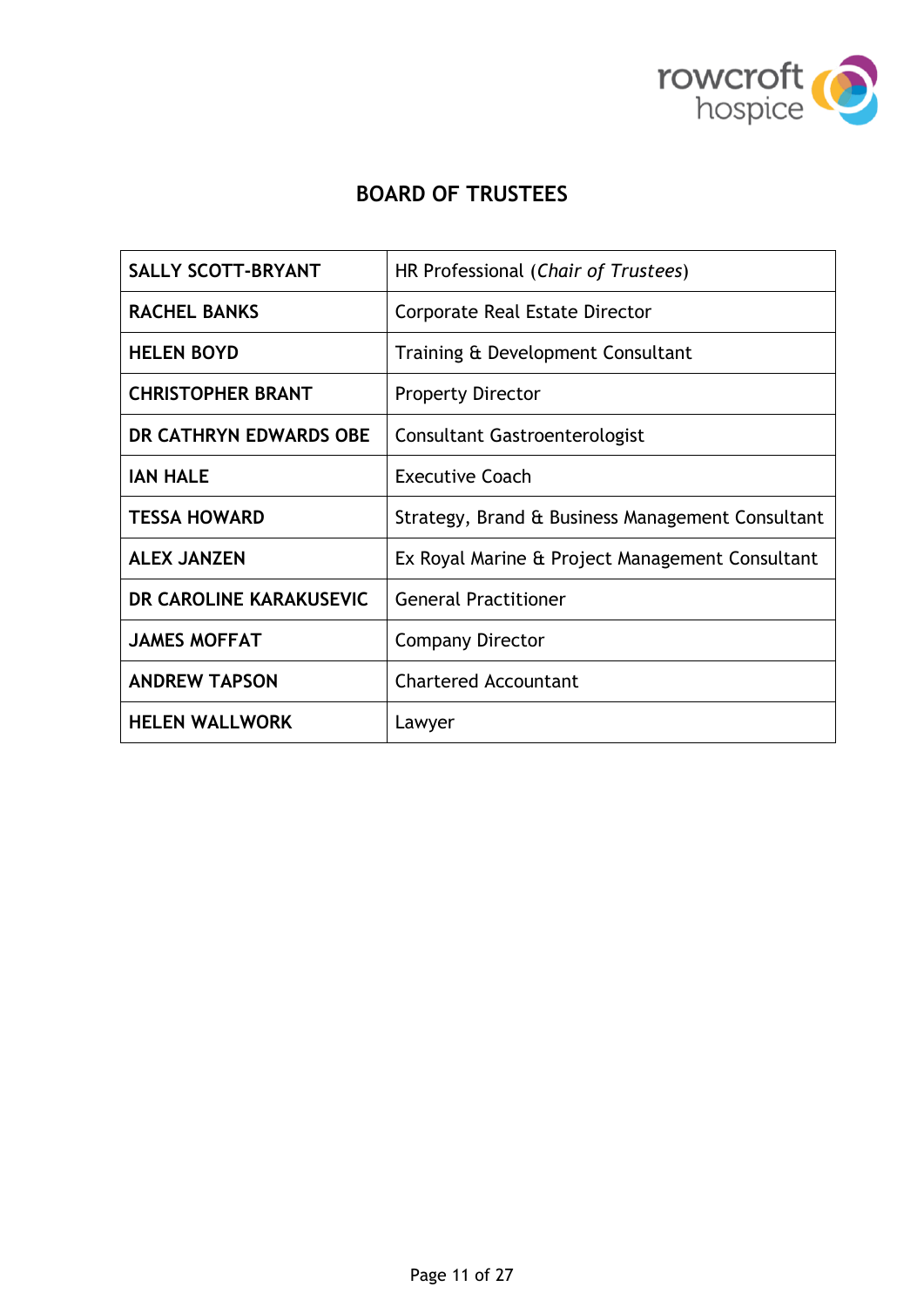# **COMPLAINTS POLICY & PROCEDURE**



| Approved:             | <b>July 2021</b>                                                                                      |
|-----------------------|-------------------------------------------------------------------------------------------------------|
| <b>Review Date:</b>   | <b>July 2024</b>                                                                                      |
| <b>Version No:</b>    | 6.2                                                                                                   |
| Reference No:         | 281                                                                                                   |
| <b>Ratified by:</b>   | Quality & Patient Safety Committee & SMT<br>Board                                                     |
| <b>Policy Holder:</b> | Quality & Patient Safety Committee & SMT<br>Board                                                     |
| Policy Author(s):     | Director of Patient Care/CQC Registered<br>Manager & Head of People and<br>Organisational Development |

### **Scope**

This policy and procedure applies to all clinical and non-clinical services.

### **Policy Statement**

Complaints are an important form of feedback and matter to us for continual improvement of our services. It is important that all our patients, family members, customers and other users and stakeholders know how to raise a concern or make a formal complaint from the start of using our services. Rowcroft aims to ensure that the complaints procedure is personfocused, simple, that everyone feels confident to speak up, feel listened to and understood. Our aim is that all complainants feel that their complaint is heard, has made a difference and that they feel we've sought to put things right by using feedback to improve our patient/customer experience.

#### **Definitions:**

| <b>Clinical complaint</b>            | means any complaint relating directly to a patient, their<br>family, significant other or health/social care employees about<br>clinical hospice services, or that arises in relation to a relevant<br>third party about hospice clinical care.  |
|--------------------------------------|--------------------------------------------------------------------------------------------------------------------------------------------------------------------------------------------------------------------------------------------------|
| Non-clinical complaint               | means any complaint relating to non-clinical care or services,<br>including fundraising, retail, marketing or HR-related matters.                                                                                                                |
| <b>Responsible Senior</b><br>Manager | usually means either:<br>Director of Patient Care (clinical complaints)<br>Head of Marketing & Comms (non-clinical complaints)<br>$\bullet$<br>Head of People $\hat{a}$ OD <sup>1</sup> (employee /volunteer-related<br>$\bullet$<br>complaints) |

<sup>1</sup> The Head of People & OD may also delegate this responsibility to the HR Business Partner when appropriate.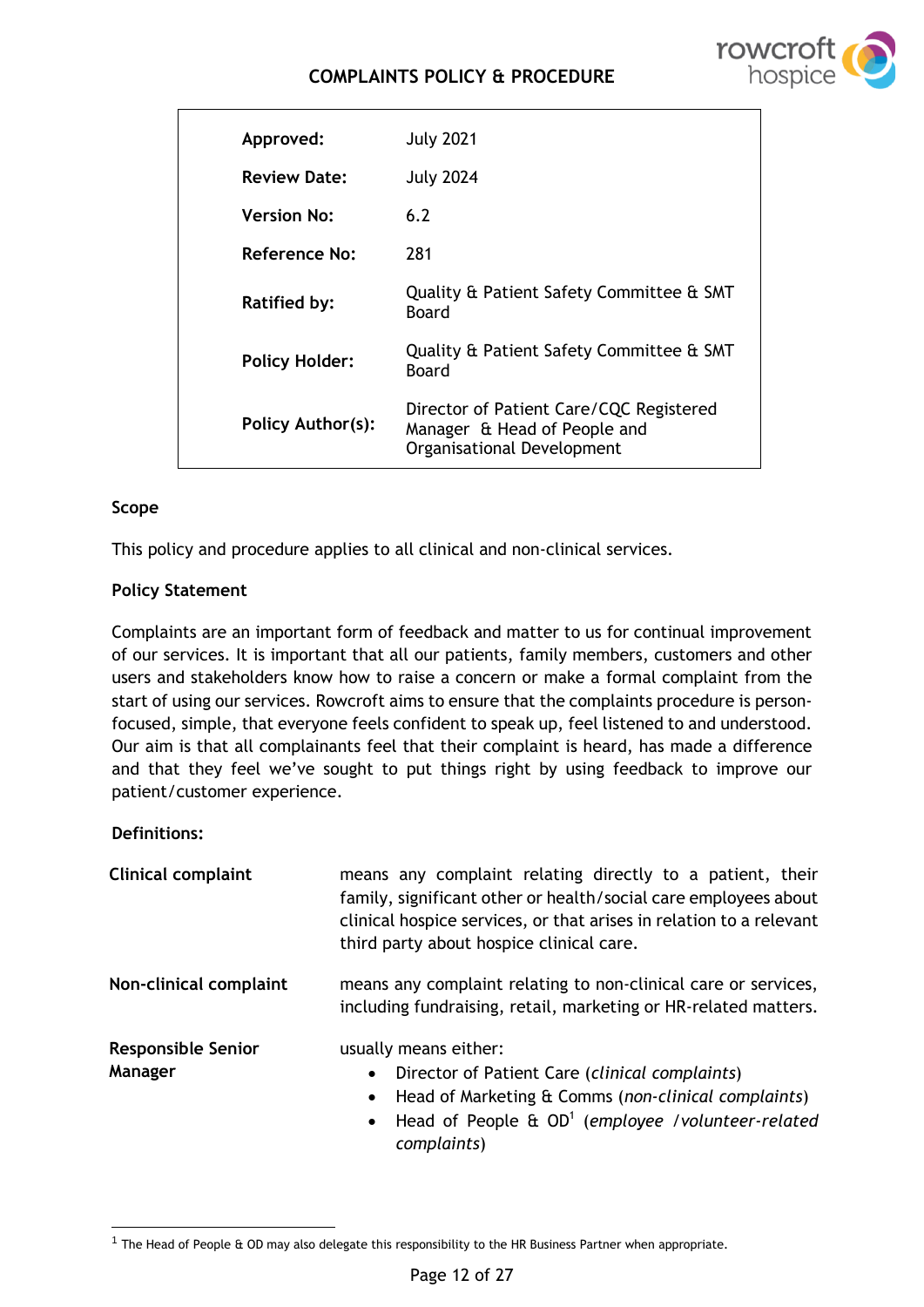## **Complaint Handling:**

- a. Rowcroft Hospice recognises that users of its services should be able to comment on any aspect of the service about which they are dissatisfied or concerned. They should feel confident that any complaint would be taken seriously and without detriment to future relationships between the user and Rowcroft and its workforce. Access to support or an interpreter to make a complaint is available on request. All efforts will be made to understand the desired outcome the complainant is expecting.
- b. Rowcroft Hospice will investigate all complaints quickly and with courtesy, honesty, impartiality and confidentiality.
- c. Good complaint handling matters. It ensures all users receive the service they are entitled to expect. It must focus on outcomes that are favourable, fair, proportionate and sensitive to complainant's needs. The process should be clear, evidence based and readily accessible.
- d. Rowcroft Hospice will ensure that all employees understands the Complaints Procedure and that employees are adequately trained and supported in the effective handling of complaints.
- e. Where a complaint requires investigation, the complainant and those employees or volunteers involved will be regularly informed of the progress of the complaint and treated fairly throughout.
- f. Where a complaint is raised relating to a notifiable safety incident that occurred to a person in our care, the investigation into the cause of harm will inform the response to the complaint. The Duty of Candour regulation will apply.
- g. On the completion of the investigation into a complaint, a clear and relevant response will be made to the complainant, which will detail, if appropriate, the action being taken to prevent re-occurrence of the incident.
- h. Action taken to prevent the re-occurrence of the incident complained about, or to raise standards, will be monitored through Rowcroft Hospice's Governance monitoring mechanisms.
- i. Depending on the nature of the complaint the Chief Executive will designate the Responsible Senior Manager to be responsible for the implementation of the Rowcroft Hospice's Complaints Procedure. The appropriate Senior Management Team (SMT) member will be responsible for co-ordinating the procedure on a day-to-day basis.
	- a) The complainant's desired outcome about managing their complaint will be sought by the relevant investigator prior to and/or post investigation.
- j. Where a complaint relates, in part, to services provided by other organisations such as the NHS, other public services or Social Services Departments, Rowcroft Hospice will aim to ensure that a coherent and co-ordinated response is provided, where possible. Who will lead the coordinated response will be agreed between providers.
- k. Monthly reports will be made to the Quality & Patient Safety Committee for all clinical complaints, indicating the number and nature of complaints as well as details of what remedial action has been taken, to ensure reflection and learning from a complaint has been undertaken. Non-clinical complaints reporting will take place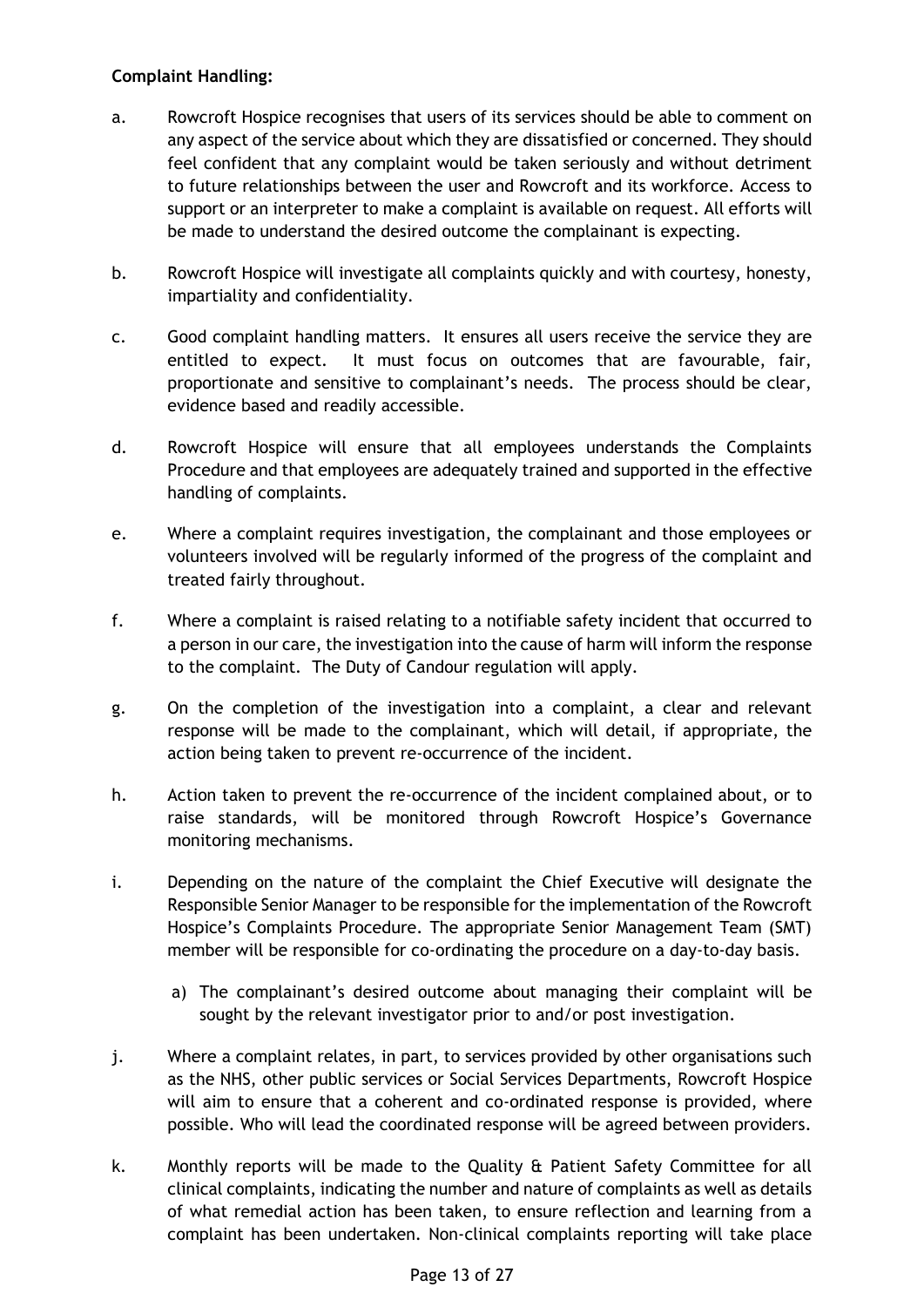through the monthly SMT Board meeting. A report will be made to the Board of Trustees through the Monthly Board Report to confirm any actions that are needed, or are taking place.

- l. If the complainant is unsatisfied with the handling of the complaint by the Hospice Management, they can request a Trustee Review to be held. Signposting the complainant at each stage of the process must also include contact details for the Ombudsman and CQC (for clinical complaints) or other relevant authority/ombudsman (for non-clinical complaints). A list of common contact details are included at **Appendix 3**.
- m. Complaints must be made no later than 12 months after either the date the incident occurred, or, if later, the date the matter came to the notice of the complainant. This may be waived if the organisation is satisfied the complainant has good reasons for not raising it earlier and that it is possible to investigate the complaint effectively and fairly.
- n. If the complainant is still unsatisfied with the handling of a clinical complaint following a Trustee Review for a clinical complaint the complainant can ask the Health Service Ombudsman to review the matter.
- o. For clinical complaints the complainant may approach the Care Quality Commission directly at any stage in the procedure. The Care Quality Commission has no statutory powers to investigate any complaints, nor do they have a regulatory role to manage, arbitrate or resolve complaints. They will take into account of all information they receive about a complaint. They will then assess if an offence under the Health & Social Care Act 2008 has been committed or a regulation has been breached. If either of these is suspected then the Care Quality Commission can take action to bring about improvement. The Care Quality Commission have authority to prosecute a provider organisation who does not respond to their request for information about complaints within 28 days.

## **Complaints received via digital channels**

- p. Digital platforms such as social media channels make it much easier for the general public to provide feedback or comment on any aspect of our service or their experience with Rowcroft. This could be via a publicly visible comment/post on one of our channels, or private message only visible to Rowcroft. User behaviour and engagement will vary from platform to platform depending on the functionality and any limitations of that platform (e.g. character limits), but this increasing ease of accessibility can often result in minor "complaints" or disgruntlements being shared that can be easily resolved to avoid further escalation. Please refer to the **Social Media Policy (***ref: 23***)** and **Media & PR Policy and Procedure (***ref: 17***)** for more information and guidance on using and communicating via social media on behalf of the hospice.
- q. In either of the situations outlined in points (r) and (s) below, if the complaint is regarding a patient or patient care then the Director of Patient Care or Medical Director will be consulted before any response is formulated. If the complaint is regarding an employee or volunteer then the relevant manager of that individual will be informed. If the complaint involves alleged Health & Safety, safeguarding, fraud or other serious concerns, the Head of People & OD and (when involving clinical personnel) the Director of Patient Care will be consulted before any response is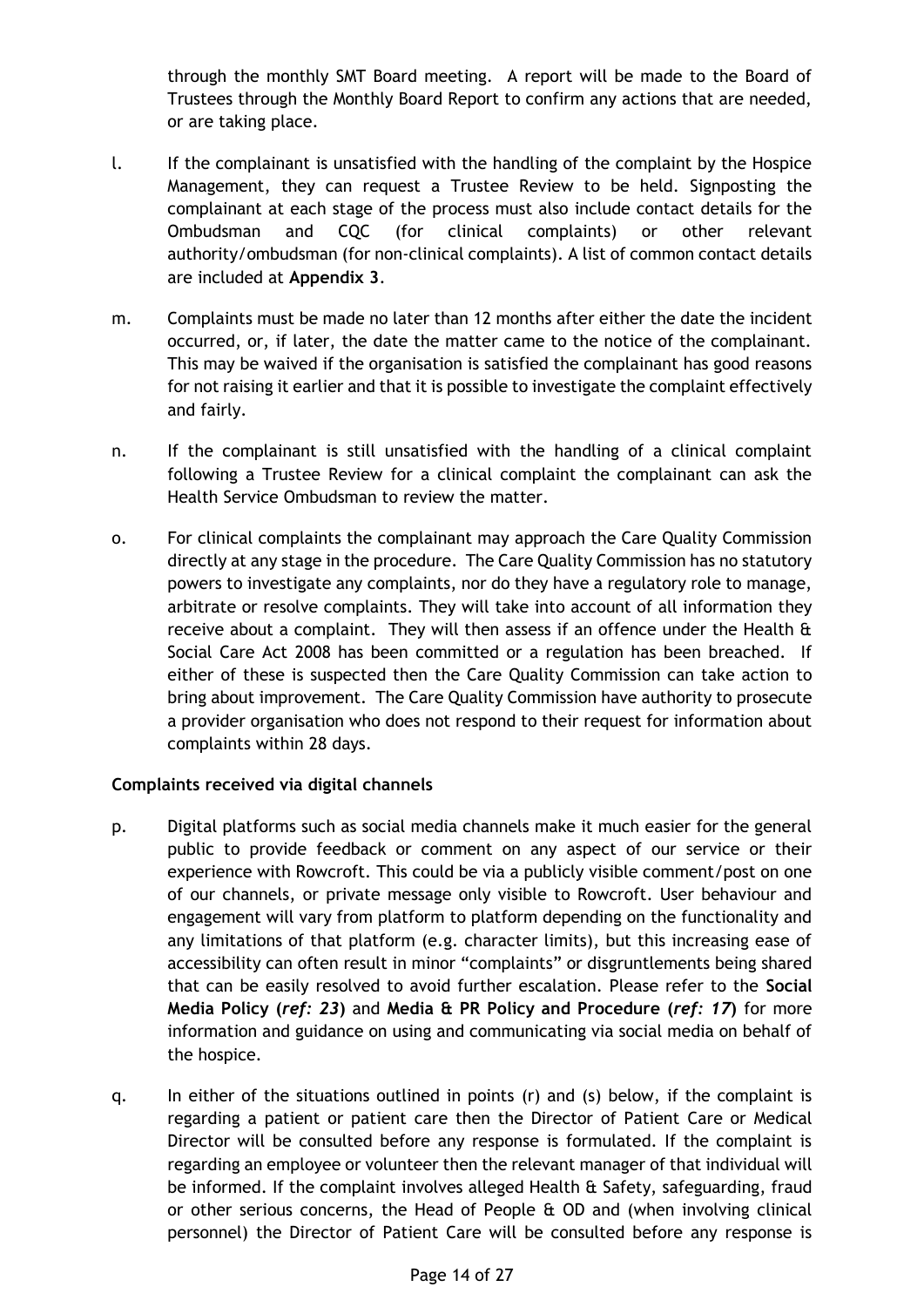formulated. In most cases social media will not be an appropriate channel to engage with or respond to complaints involving specific individuals and the complainant will be directed to the appropriate way to raise a formal complaint as per this policy.

- r. Where **feedback or a complaint is made via a publicly visible comment** the Marketing & Communications Team will manage any response in accordance with the hospice's usual social media and PR protocols. Due to the instantaneous nature of digital platforms, wherever possible it is important to be swift with any action or reply to avoid unintentional escalation. Where appropriate a response may include directing the complainant to the appropriate way to raise a formal complaint.
- s. Where **feedback or a complaint is received via private message** this will be managed at the discretion of the Marketing and Communications Team with oversight of the Head of Marketing and Communications. Where further consultation is required (as per point (q) above), a simple acknowledgement response may be sent so that the complainant knows that the message has been received and will be responded to in due course. If appropriate this may also include directing the complainant to the appropriate method for raising a formal complaint.
- t. Where **feedback or a complaint is received via iWantGreatCare** this will be managed by the Director of Patient Care, Deputy Director of Patient Care and the Quality Assurance Officer. A simple acknowledgement response may be sent so that the person leaving the feedback is aware we have received this message. The offer for the person to contact us will be included for us to discuss this further should they wish. This will enable the teams to respond to the individual directly. iWantGreatCare is anonymous feedback and, as it is shared online, it is not possible to respond specifically to the concerns, however the feedback will always be shared with the teams involved.

## **PROCEDURE**

## **Overview**

Rowcroft Hospice's Complaints Procedure has two stages:

**Stage 1 - Local Resolution -** in which the Hospice management attempts to resolve the complaint as quickly as possible through the following options: -

- an immediate, preferably verbal, first line response
- thorough investigation involving all personnel concerned
- conciliation
- Appropriate action must be taken, without delay, to respond to failures identified by a complaint

The timetable for acknowledging letters of complaint is two working days. Responding to on-line complainants will require prompter handling to prevent escalation of concerns by the public. The timetable for responding in full to the complaint is twenty-five working days.

At all times the response to the complaint should focus on the relevant issues and any remedial action, rather than a merely factual explanation of what happened.

**Stage 2 - Trustee Review -** in which, if the complainant has not been satisfied with the Hospice management response, he/she has the option to ask for a further review, which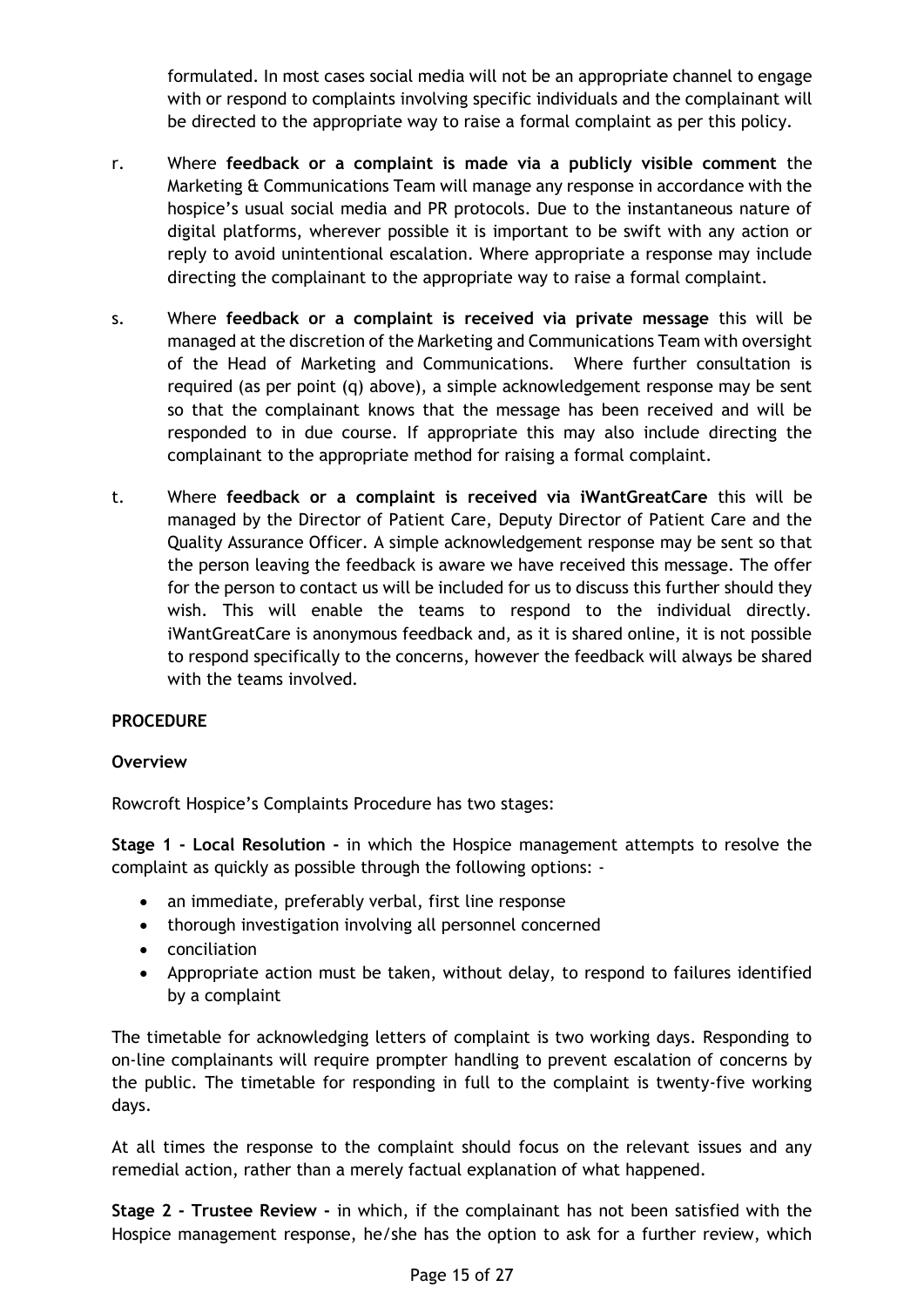may include the establishment of a Trustee panel to consider the management of the complaint.

Procedures:

#### **Stage 1- Local Resolution Procedures**

- 1.1 Whenever possible, employees should establish as soon as is appropriate, whether the complainant wishes to make a complaint or if they would merely prefer to raise a concern or have a query investigated.
- **1.2a.**All **clinical complaints** (verbal or written) will be logged on the complaints database and given a unique identification number.
- **1.2b.**All **non-clinical complaints** (verbal or written) that **do not** relate to employees/volunteers will be reported to the Head of Marketing & Comms without delay.
- **1.2c.**All **non-clinical complaints** (verbal or written with the exception of social media unless they meet requirements under point (q) above) **that relate to employees/volunteers** will be reported to the Head of People & OD or HR Business Partner without delay.
- **1.3** All employees should remember that whenever they are responding to complaints, whether verbally or in writing, they have a responsibility to maintain the confidentiality of the individuals involved (including a patient's medical condition). In particular, where a complaint is being made by a third party on behalf of a patient, it is, under normal circumstances, necessary to secure the consent of the patient before proceeding.
- **1.4** Whilst any discussion or correspondence about a complaint should be open and frank, employees should ensure that they do not in any way suggest or support the blaming of a third party.
- **1.5** The person receiving the complaint should make every effort to resolve the difficulty taking appropriate action to respond to the complainant there and then. It is anticipated that most complaints will be resolved at this time. If this is not possible, the complaint should be referred to the senior person on duty in the ward or department, who will make further attempts to resolve the matter.
- **1.6** If the complainant has been satisfied by this discussion, or does not wish the matter to go further, the senior person on duty will make a written record of the complaint and its outcome within the incident/complaint management system. This record will be forwarded to the Responsible Senior Manager overseeing that complaint.
- **1.7** The written record should be completed on the day of the discussion and should contain, at a minimum:
	- the name and address of the complainant;
	- the date the complaint was made;
	- the date of the incident and nature of the complaint;
	- where appropriate, the names of employees involved;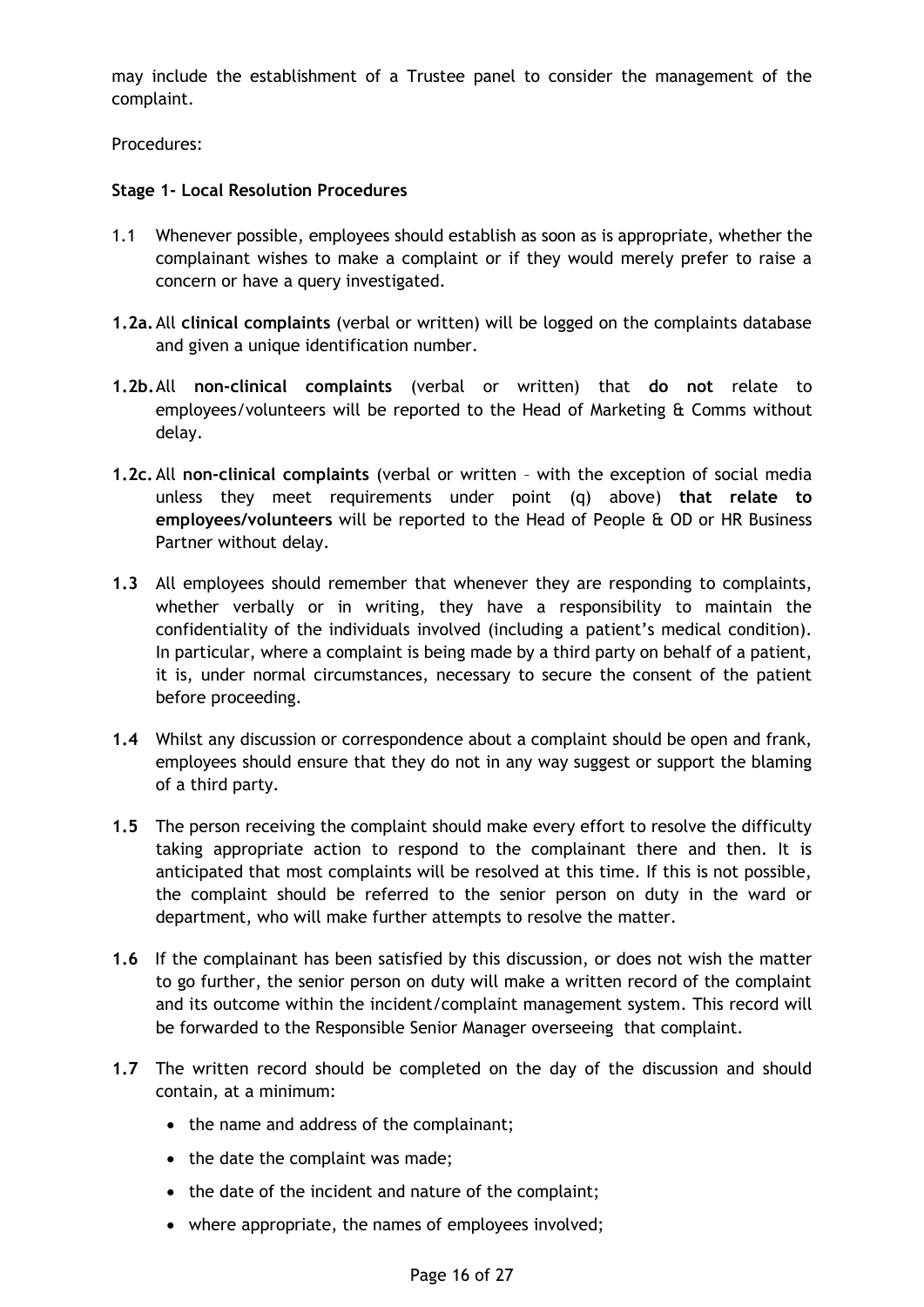- the outcome of the discussion.
- **1.8** Complaint records should be kept separate from health records, subject to the need to record any information that is strictly relevant to their health in the patient's health record.
- **1.9** Whilst every attempt should be made to resolve the complaint locally, the complainant may not wish to make the verbal complaint to the department concerned. In these circumstances, the complainant will be offered the opportunity of talking to the SMT Member responsible for that complaint, or the Medical Director.
- **1.10** If discussion fails to resolve the matter to the complainant's satisfaction, he/she will be advised to send a written complaint to the Chief Executive. Employees working in clinical areas should make sure the complainant has access to a copy of the Hospice's patient handbook or patient Fact-sheet about raising a concern, compliment or a complaint.
- **1.11** If the complainant is not willing, or is unable, to send a written complaint but wishes the matter to be further investigated, the individual dealing with the matter will make a record of the complaint and agree it with the complainant, who should also sign it, if appropriate and possible. This record will then be sent to the Responsible Senior Manager to be used as the basis for further investigation.
- **1.12** All written complaints should be forwarded immediately to either:
	- the Head of People and Organisational Development (non-clinical complaints related to an employee/volunteer); or
	- Head of Marketing & Comms (other non-clinical complaints); or
	- Director of Patient Care or Quality Assurance Officer (for clinical complaints), as appropriate, to ensure they are be acknowledged within two working days of receipt. A complaints procedure leaflet is to be enclosed with the letter.
- **1.13** If, in exceptional circumstances, it is not possible to complete the investigation within the given period of twenty-five working days, a letter of explanation will be sent to the complainant.
- **1.14** Following acknowledgement of the complaint, a copy of the complaint letter will be sent to the senior manager in the relevant area, i.e. Line Manager.
- **1.15** Investigations should be completed and a draft response sent to the Responsible Senior Manager within ten workings days.
- **1.16** The investigation of a complaint directly concerning a Line Manager should be led by the Head of People and Organisational Development, the Director of Patient Care or the Medical Director, as deemed most appropriate.
- **1.17** If a complaint covers more than one department or service, the appropriate Responsible Senior Manager will identify a Line Manager from one of the areas concerned to co-ordinate the draft response.
- **1.18** If a complaint includes services provided by another body, for example, the NHS, the complainant will be informed which matters will fall under which procedure.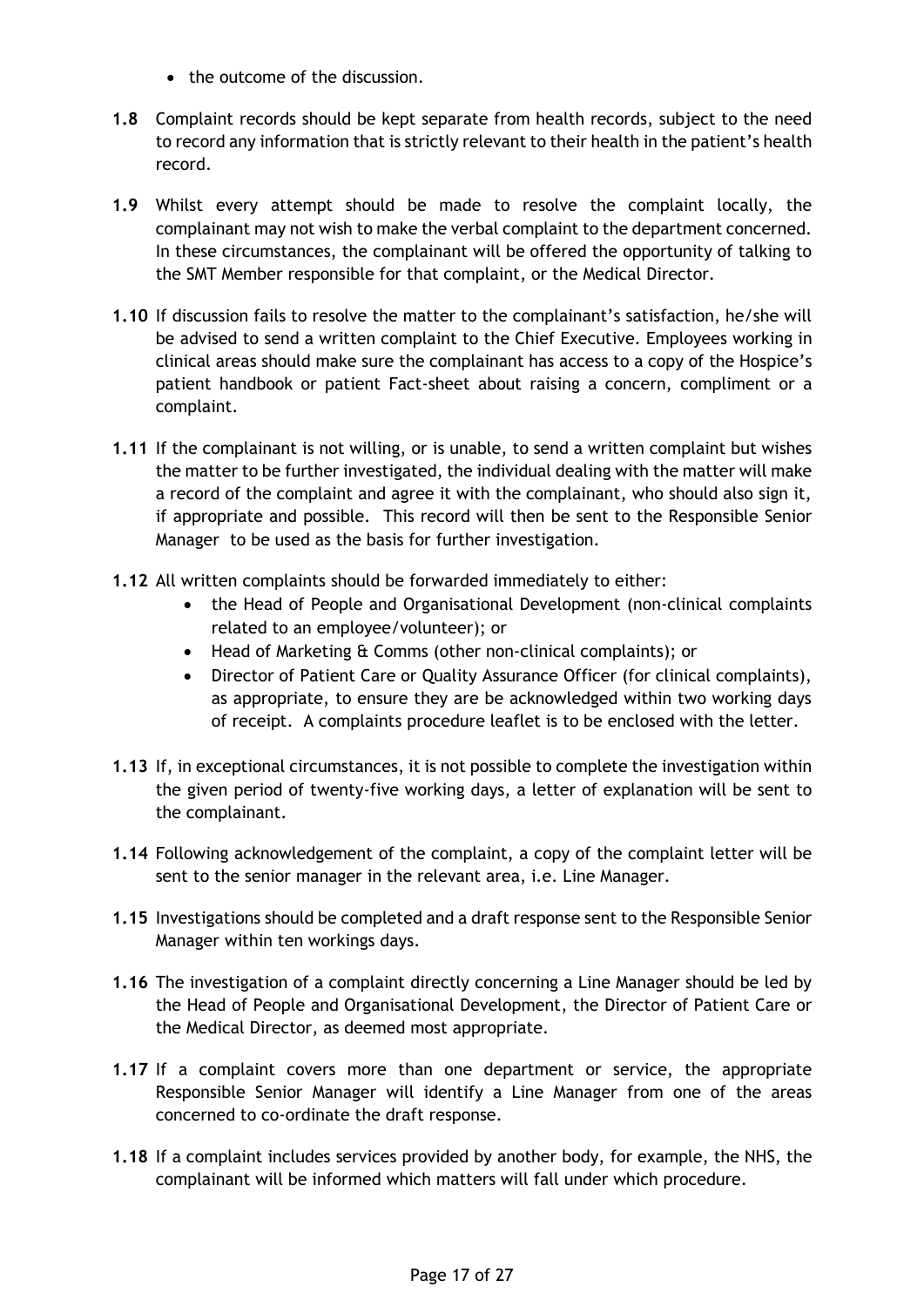- **1.19** If the complaint needs to be forwarded to another body, the lead dealing with the complaint should then ask the complainant whether they wish the complaint to be forwarded directly to the relevant body. The name of this body should be included in the letter. If the complainant agrees, the complaint should be forwarded as soon as possible. This decision, and the action taken should be recorded in writing.
- **1.20** In transferring complaints between agencies (including the Care Quality Commission during an inspection), it is particularly important to have ensured that patient confidentiality is maintained at all times. Every effort should be made to obtain the patient's (or their legal representative's) consent before sharing confidential information with another body or organization. This should, wherever possible, be done at the time the complaint is received, whatever its format. This will ensure that the complaints process is not held up whilst waiting for consent. Consent should be obtained in writing wherever possible. If this is not possible, verbal consent should be logged and a copy sent to the complainant.
- **1.21** Before the draft response to the complainant is forwarded to the Responsible Senior Manager, the Line Manager will ensure that all relevant personnel have been consulted and all relevant issues addressed.
- **1.22** The Responsible Senior Manager will seek the complainant's preference for a face-toface meeting to take place before and/or after the formal investigation for example to give feedback on any learning or actions to be taken as a result of the complaint.
- **1.23** Draft responses should follow the guidance produced "Guidance notes on preparing a response to a written letter of complaint" (See **Appendix 1**).
- **1.24** Feedback from the complainant about the complaints process should also be sought. This can be done during the process and at resolution of the complaint.
- **1.25** The Responsible Senior Manager will review the draft response and discuss with the department or service if outstanding issues need further clarification. They will then ensure that a final response letter is prepared and sent to the Chief Executive for review and approval. Wherever possible, this will be within the twenty-five working day time scale.
- **1.26** Following investigation, if it is felt that a face to face meeting would be valuable, this should be offered to the complainant. Such a meeting should take place within the twenty-five working day time scale, if possible. Before any meeting takes place, however, there should be a pre-meeting of all relevant employees/volunteers to ensure that there is a common understanding of the complaint and an agreement about the objectives of the meeting with the complainant. The Responsible Senior Manager and relevant Service Manager/HOD should be informed that any such meetings are being arranged.
- **1.27** Following face to face meetings, a written account, confirming the matters discussed and decisions made, should be prepared. In addition, a letter to the complainant, outlining these points, should be drafted and sent to the Responsible Senior Manager for their agreement.
- **1.28** At all meetings with complainants, it will be made clear that complainants are encouraged to be accompanied by a relative or friend.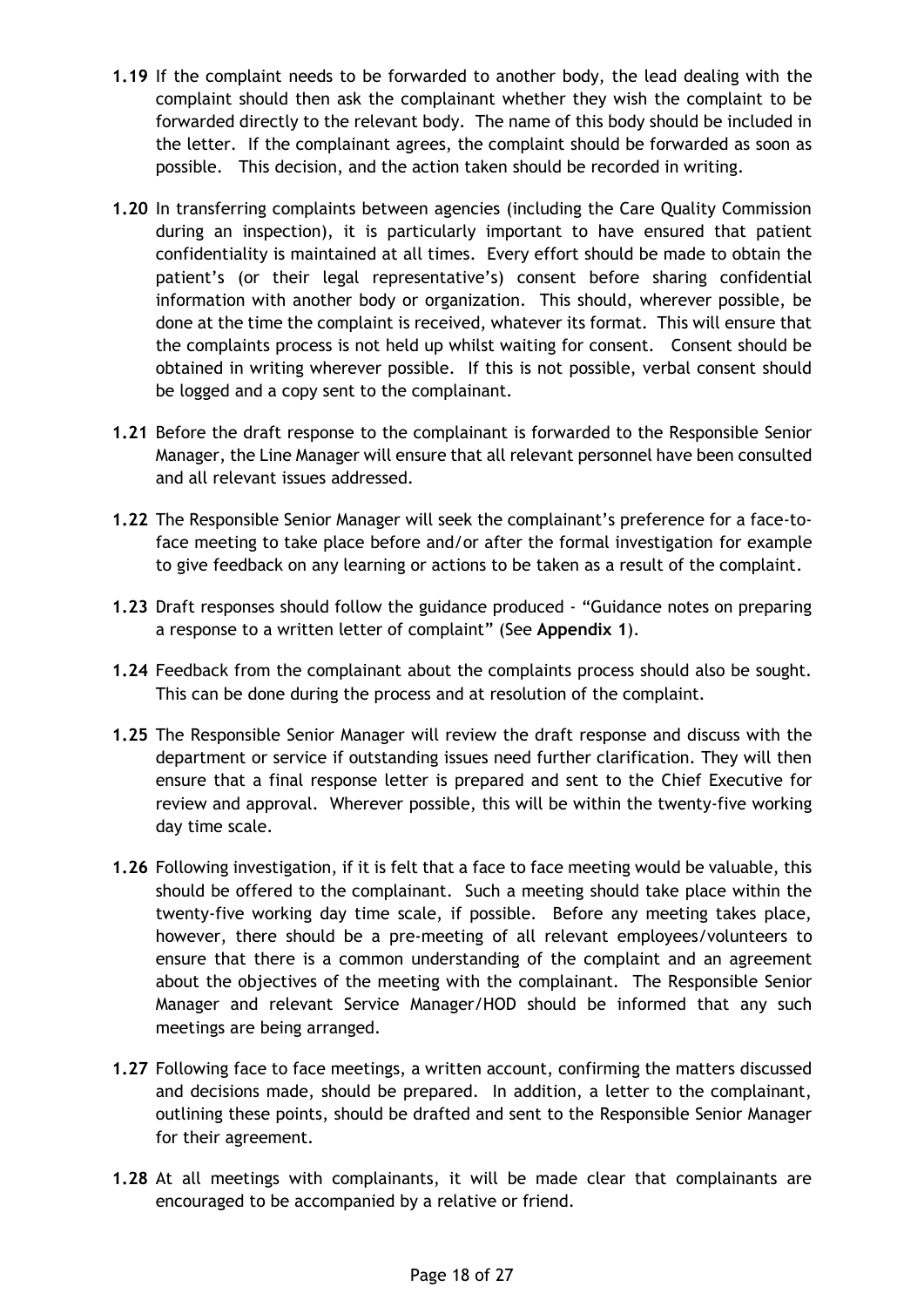**1.29** Should the complainant not be satisfied with the first response letter, and write a second letter of complaint, this will automatically trigger a review by the Responsible Senior Manager and the department or service. Wherever appropriate a face to face meeting should be offered at this stage.

## **Stage 2 – Trustee Review Procedures**

- **2.1** If dissatisfied after the Hospice management's response, a complainant may ask for a Trustee review. In these cases, the complainant will be advised to put their outstanding concerns in writing to the Trustee Review Convener, who will be the Chair of the Board of Trustees.
- **2.2** If the Chair of the Board of Trustees is unable to be the Convener due to a potential conflict of interest or availability, they may select another Trustee to take on the role of Trustee Review Convener for that complaint.
- **2.3** The Convener will acknowledge the request for the establishment of a Review Panel and will confirm the process followed in the convening stage and the time scale that will be worked to.
- **2.4** The Responsible Senior Manager overseeing the complaint will inform the relevant department or service that a request for Trustee review has been made. Line managers will ensure that all individuals mentioned in the original complaint, or involved in its investigation, are informed that the request for Trustee review has been received.
- **2.5** It is for the Convener, to:-
	- decide if all opportunities to satisfy the complainant have been exhausted;
	- decide if there are issues which should be referred back to the Senior Management Team for further attempts at Local Resolution;
	- decide whether or not to convene a panel.
- **2.6** If the Convener considers there is a clinical element to the complaint, he/she must seek expert, ideally independent, clinical advice.
- **2.7** A panel should not be set up if:-
	- any legal proceedings have started or are explicitly threatened; or
	- the Hospice has already taken all action possible so that a panel adds no value; or
	- further action by the Hospice management is believed to be appropriate and practicable.
- **2.8** If the decision is to refuse a request for a Trustee review, this must be given in writing by the Convener. This letter must also be sent to the Chief Executive and those who are the subject of the complaint must be informed.
- **2.9** If the decision is to convene a panel, the Convener will draft its terms of reference and advise the complainant, noting any issues excluded from consideration.
- **2.10** The panel will be a sub-committee of the Board of Trustees. Its establishment may be reported at the next ordinary meeting of the Board of Trustees (BoT) and ratified.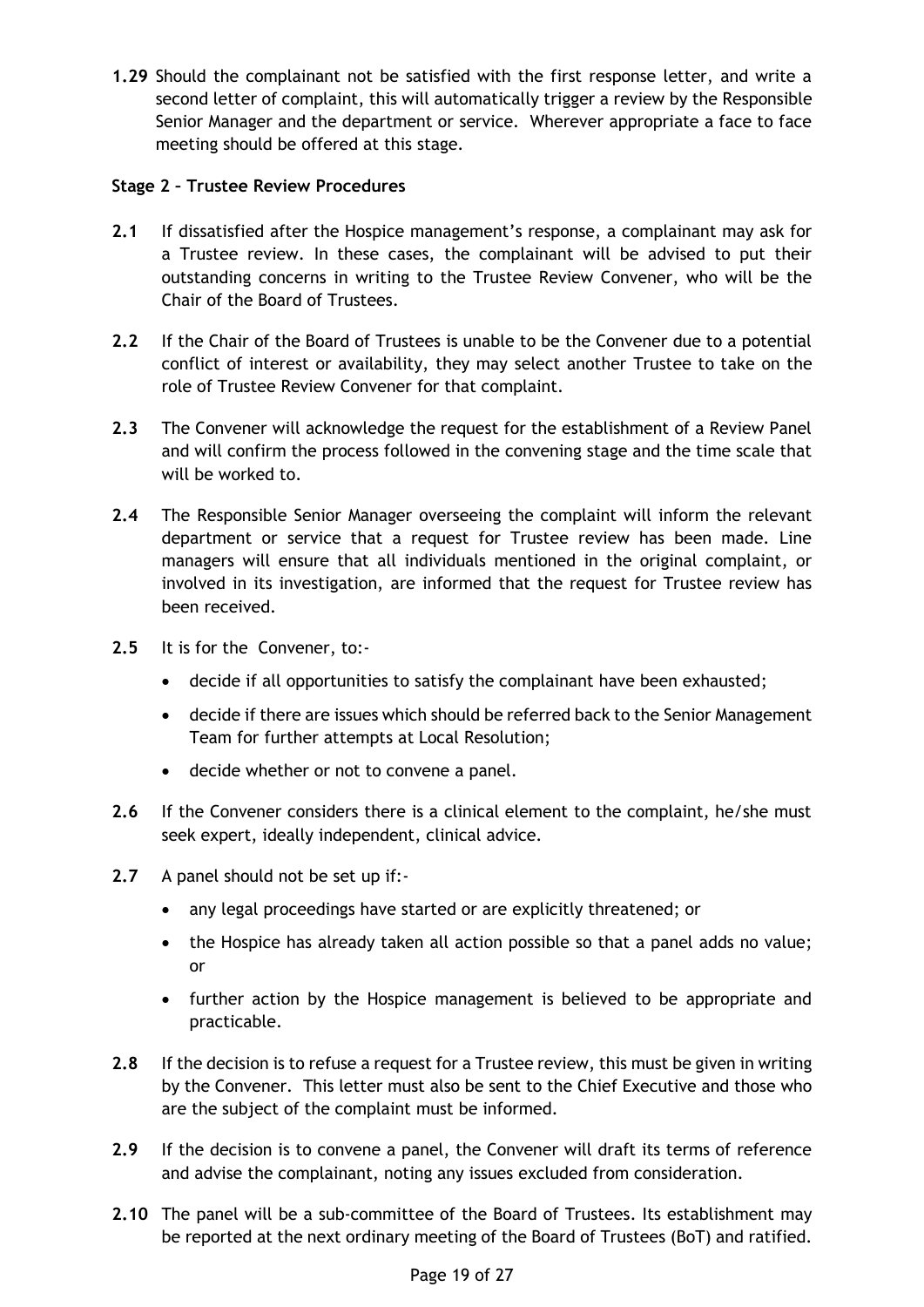The chair reserves the right to ask for an expert review by someone external to Rowcroft (for example, a senior clinician within another Hospice).

- **2.11** Acknowledgement of receipt of the request for Trustee review will be within two working days. Whenever possible, the complainant will be told within twenty-five working days whether a panel may be established or not.
- **2.12** The panel, if convened, will work to the terms of reference supplied and in light of the complainant's statement. It will investigate the facts, taking both parties' views into account. It will set out its conclusions, comments and suggestions in a report.
- **2.13** It is the Convenor's responsibility to obtain two other Trustee members of the panel and a clinical assessor if the panel's terms of reference cover clinical issues.
- **2.14** The PA to the Responsible Senior Manager for that complaint or the Executive Assistant will act as Secretary to the panel and will:
	- issue a letter of appointment to each member
	- provide background information and access to relevant records
- **2.15** The panel will decide how to operate. In general, it will be informal and:
	- seek to resolve grievances in a conciliatory and flexible way
	- avoid confrontational situations
	- maintain confidentiality
	- give both parties a fair chance to give their views.
- **2.16** Those interviewed have the right to be accompanied by someone of their choice.
- **2.17** The role of the clinical assessor is to advise and report to the panel.
- **2.18** The panel's report will be issued in final form, confidentially, to panel members and the complainant (and patient, if different), Chief Executive and person(s) who were the subject of the complaint and any other individual or organization identified within the complaint.
- **2.19** The Convenor must write to the complainant, advising of action, if any, taken as a response to the report.
- **2.20** The Hospice will meet all fees and expenses of Panel members.
- **2.21** Suggested review timeline

| Acknowledgement of request for review          | 2 days from receipt                    |
|------------------------------------------------|----------------------------------------|
| Appoint panel members                          | 5 days from decision to set up Panel   |
| Panel convene/investigation and publish report | 14 days                                |
| Hospice response to complainant                | 4 days from receipt of panel<br>report |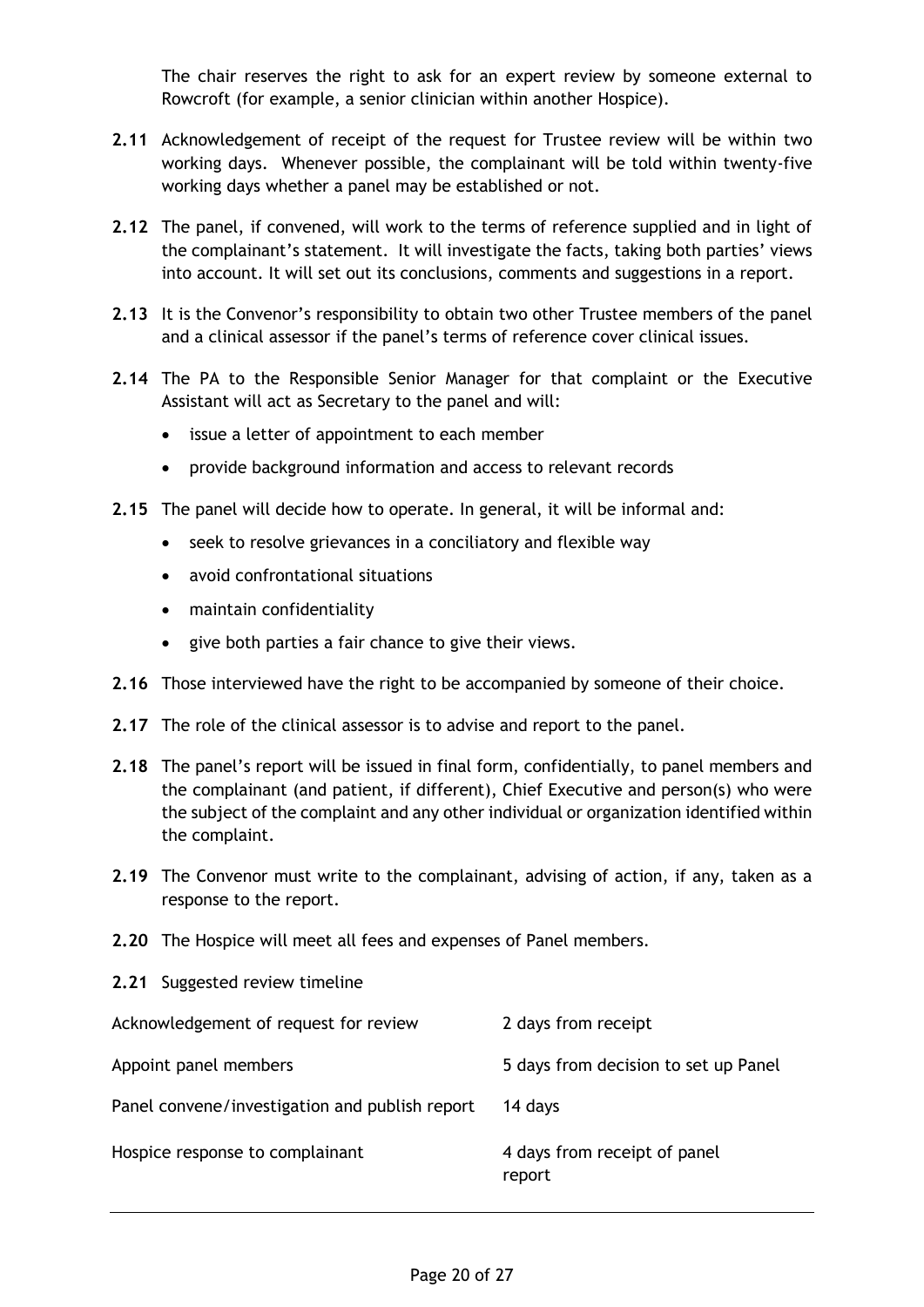### **References**

CQC (2014) Complaints Matter. London. CQC

NHS Constitution (DH 2009)

The Principles of Good Complaint Handling (Parliamentary & Health Service Ombudsman 2009)

Listening, Improving, Responding: A Guide to Better Customer Care (DH 2009)

NHS Litigation Authority guidance about complaints Being Open – Communicating Patient Safety Incidents with Patients and their Carers (NPSA 2009)

Health & Social Care Act 2008 [Regulated Activities] Regulations 2014 Care Quality Commission Regulations 16 and 20. [https://www.cqc.org.uk/guidance-providers/regulations](https://www.cqc.org.uk/guidance-providers/regulations-enforcement/regulation-16-receiving-acting-complaints#guidance)[enforcement/regulation-16-receiving-acting-complaints#guidance](https://www.cqc.org.uk/guidance-providers/regulations-enforcement/regulation-16-receiving-acting-complaints#guidance)

My Expectations of raising concerns and complaints (local Government Ombudsman, Healthwatch, Parliamentary and Health Service Obudsman, Nov 2014). Available at: [https://www.ombudsman.org.uk/publications/my-expectations-raising-concerns-and](https://www.ombudsman.org.uk/publications/my-expectations-raising-concerns-and-complaints)[complaints](https://www.ombudsman.org.uk/publications/my-expectations-raising-concerns-and-complaints) [accessed 16/10/2017]

Duty of Candour (2014) Regulation 20, Health and Social Care Act 2008. Available at: [http://www.cqc.org.uk/guidance-providers/regulations-enforcement/regulation-20-duty](http://www.cqc.org.uk/guidance-providers/regulations-enforcement/regulation-20-duty-candour)[candour](http://www.cqc.org.uk/guidance-providers/regulations-enforcement/regulation-20-duty-candour) [accessed 13/10/17]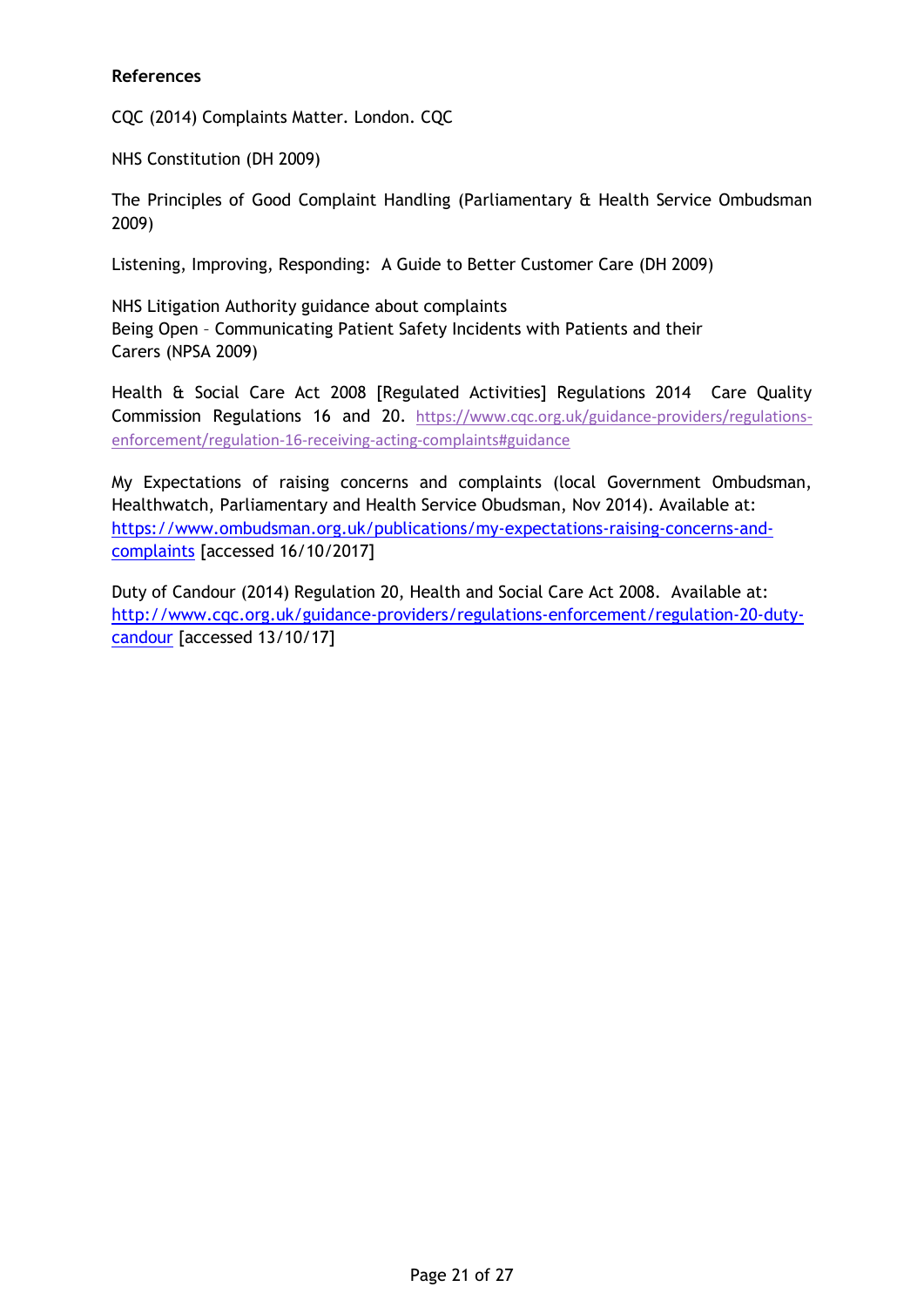

# **COMPLAINTS POLICY & PROCEDURE GUIDANCE NOTES**

### **PREPARING A RESPONSE TO A WRITTEN LETTER OF COMPLAINT**

#### **A - Introduction**

These notes have been prepared to help employees at department level draft an appropriate response letter to a written complaint should the need arise.

Preparing appropriate responses is important for several reasons.

- As part of our clinical governance work, it is important that departments develop further "ownership" of the complaints they receive and the action that is taken to reduce the incidence of re-occurrence. Drafting the response to the complaint is part of that process.
- The Hospice needs to have a common approach to responses that is understood and adopted by all departments.
- **E** Ensuring the responsibility for drafting the response is more widely shared means that important skills are developed at local level. This should enable us to respond to written complaints within the standard of twenty-five working days.
- With the increasing emphasis on user involvement, patients and their relatives/carers will demand that we become more open and constructive in how we manage complaints.

#### **B - Starting Your Response**

Responses to complaints need to be thorough, clear, honest and open. These notes are not definitive. Each complaint is unique and our response needs to be sensitive to the individual circumstances. Nevertheless there are basic "guidelines" that should be followed with each response. These are elaborated below. They are not given in any order of priority, rather in the order that they may need to be considered when drafting the response.

#### **1. Ensure you are writing to the correct person.**

This sounds simple; however the name of the patient is not always the person you will be replying to. If you are not replying to the patient do you have authority from the patient to communicate to this person? Check that the person's address is the same on their letter as it is on your response.

#### **2. Date the letter appropriately**

Always date the letter in full, i.e. 21 September 2020.

#### **3. Always note a reference number**

This might be a complaint reference such as 2021FC01, or initials of the person writing. The enables us to reference the file should the complainant respond, especially in the event that significant time has passed since the letter was sent to them.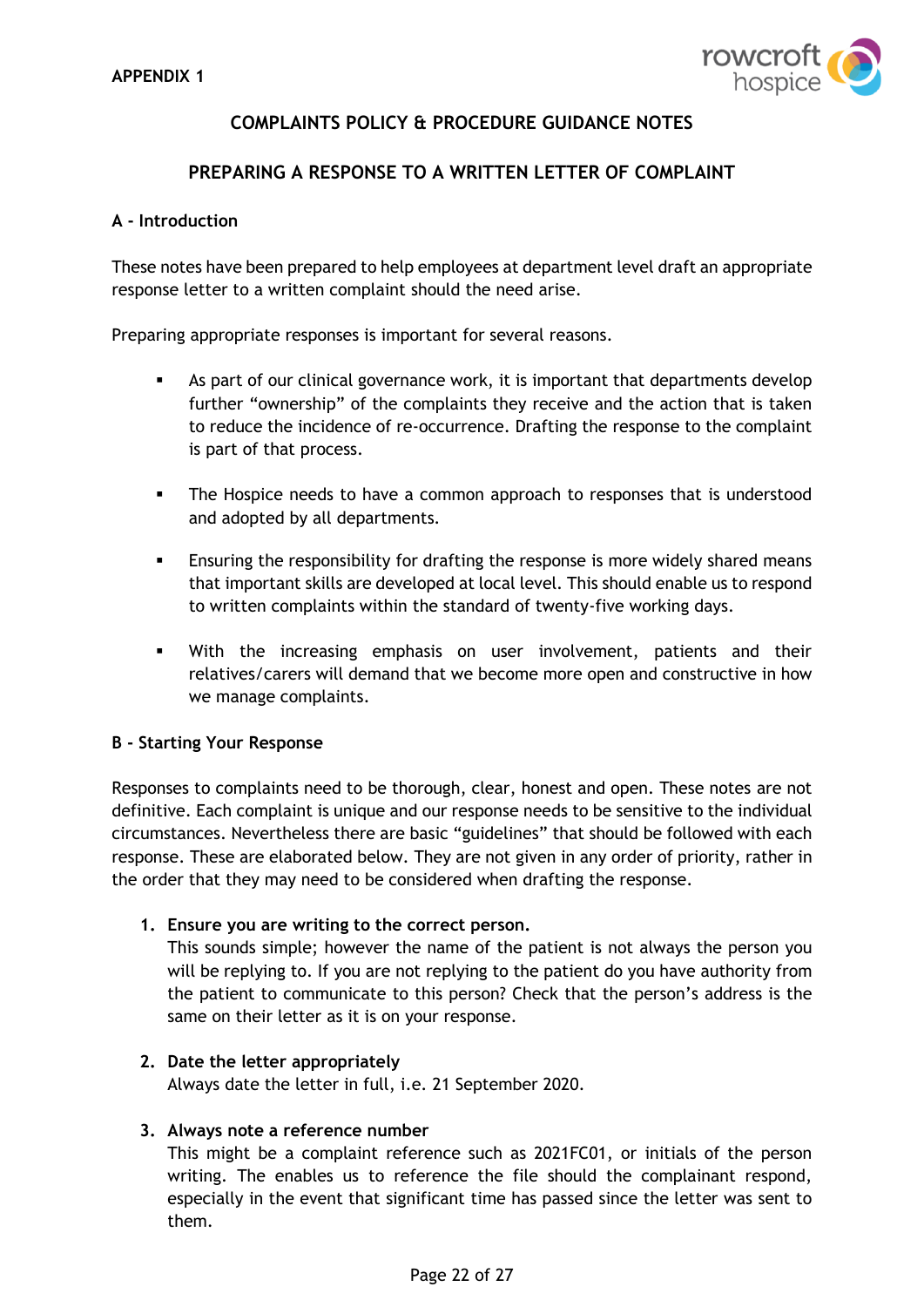## **4. Start the letter clearly and explain why you are writing.**

Open the letter with a brief reference to why you are writing to them. For example:

*"I am writing to you in response to your letter of…. in which you outline concerns relating to the care of….."*

### **5. Offer an apology for how they may be feeling.**

Saying sorry for how someone feels helps to set the tone of the letter. Saying sorry at this point is not confirming that we uphold their complaint; it simply confirms that we are sorry for their experience.

*"I was so sorry to hear that you have had cause to raise concerns to us."*

*"Please may I offer my apologies to you that your experience was not that which we would have hoped for"*

*"Firstly please may I pass on my sincere condolences to you for the loss of your loved one"*

### **6. Confirm that an investigation has taken place.**

*"I can confirm that a full investigation into your concerns has taken place, and I am now in a position to respond to you."*

### **7. Apologise for a late response.**

If the date of the response falls outside of our 25-working day deadline include a specific apology for the delay and add a brief not to explain why it is late (it is best practice to contact the complainant, in writing or by phone to explain any delays prior to a final response being sent).

*"I am very sorry that our response to your letter was not sent sooner. Unfortunately, the investigation took longer than we anticipated however I am now in a position to respond."*

### **C - Responding to Specific Concerns**

#### **1. Breakdown the Concerns**

When responded to concerns it is helpful to go through each part of the complaint letter in smaller sections. Summarise what happened, explain what the evidence found, and explain why we came to the conclusion we did. Responding to the issues in a chronological order can be a useful approach.

#### **2. It's ok to say sorry.**

Sometimes it is the case that factual events do not reflect the experience of patients and their families, but also there are times when the outcome of something is not one which we would expect. Be honest, acknowledge when there was a mistake.

You can apologise in the following ways:

Apologising for someone's experience: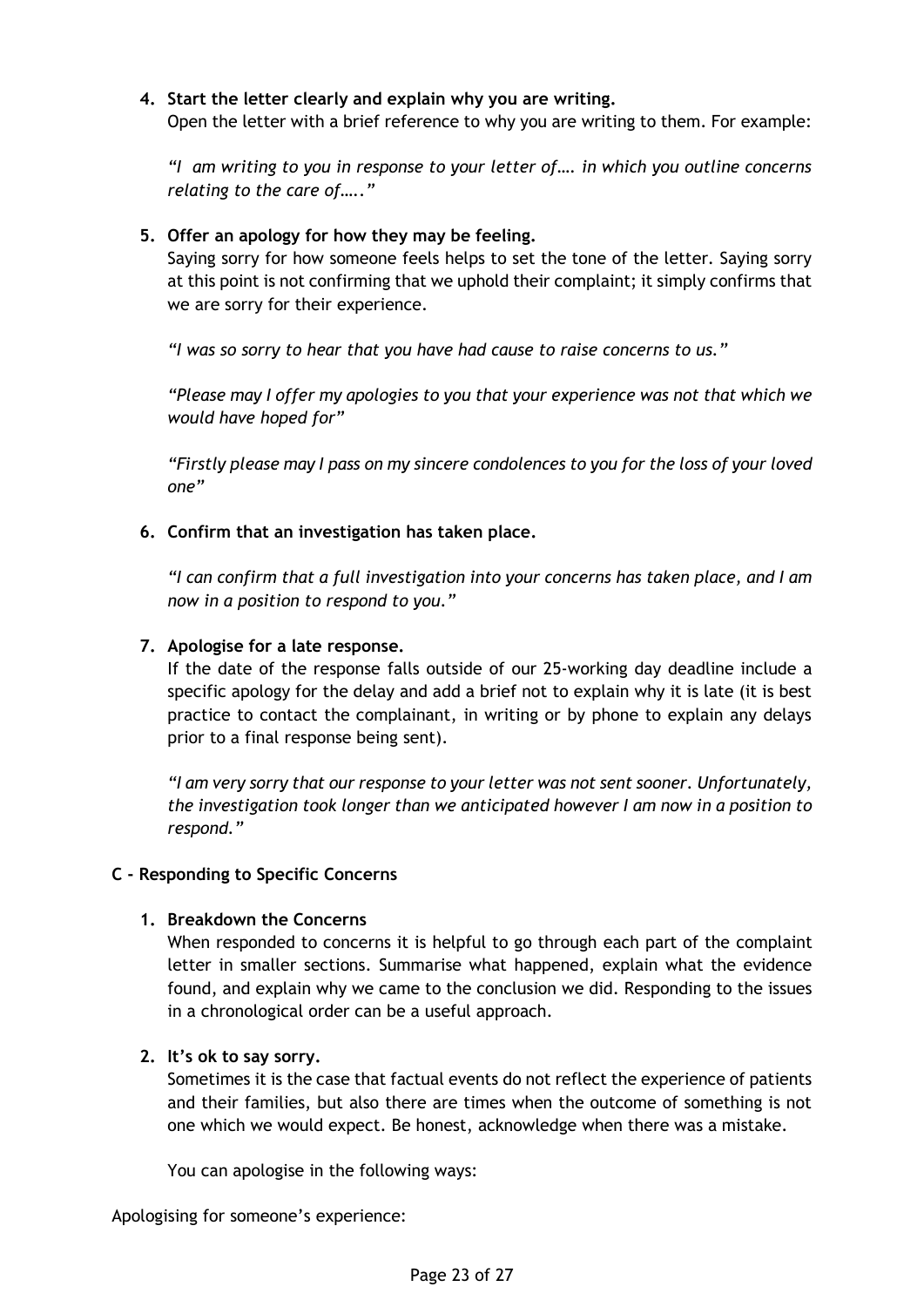*"I am very sorry that you felt this took longer than expected"*

*"I apologise that you felt this was not communicated to you appropriately."*

Apologising when something goes wrong:

*"I am very sorry that on this occasion this information was not communicated to you."*

*"I am sorry that this did not happen on this occasion."*

### **3. Respond to Evidence**

When the facts are different to the experience, explain where the information was taken from (for example, healthcare records, statements from conversations with employees/volunteers, meeting notes, timetables for mealtimes, published guidance).

### **4. Detail Improvements / Recommendations**

When something has gone wrong, whether this is down to communication or working processes, always say how things will be improved to prevent recurrence in the future.

### **5. Conclusion**

You should always send a letter with a brief summary of the overall outcome and recommendations. For example:

*"I would like to finish by reassuring you once again that we take all concerns raised very seriously and seek to learn from the experiences of our patients and their families. I appreciate that this does not change your experience, but I hope it will give you some comfort that this help others in a similar situation. To summarise, we will be making the following improvements because of your letter…"*

## **6. Offer a Meeting or a Telephone Call**

Sometimes complaint responses can be very complex, especially when there is a lot of medical processes and terminology. It can often be helpful to offer a face to face meeting, telephone call, or virtual meeting. Having a clinician available to go through things thoroughly and explain medical terminology in plain English will often help the complainant to understand the sequence of events.

## **7. Outline Next Steps**

Every letter should be finalised with a paragraph that upon receipt of the letter, the complainant always has the option to either contact us again to discuss the response further, for the letter to go through a Trustee review, or to approach the Parliamentary and Health Service Ombudsman should they wish for an independent review. It is always helpful to add another copy of out complaints information leaflet.

## **D - Hints and Tips**

- Use language that might be familiar to the complainant.
- **EXE** Use a professional translation service where a letter is required to be in another format / language.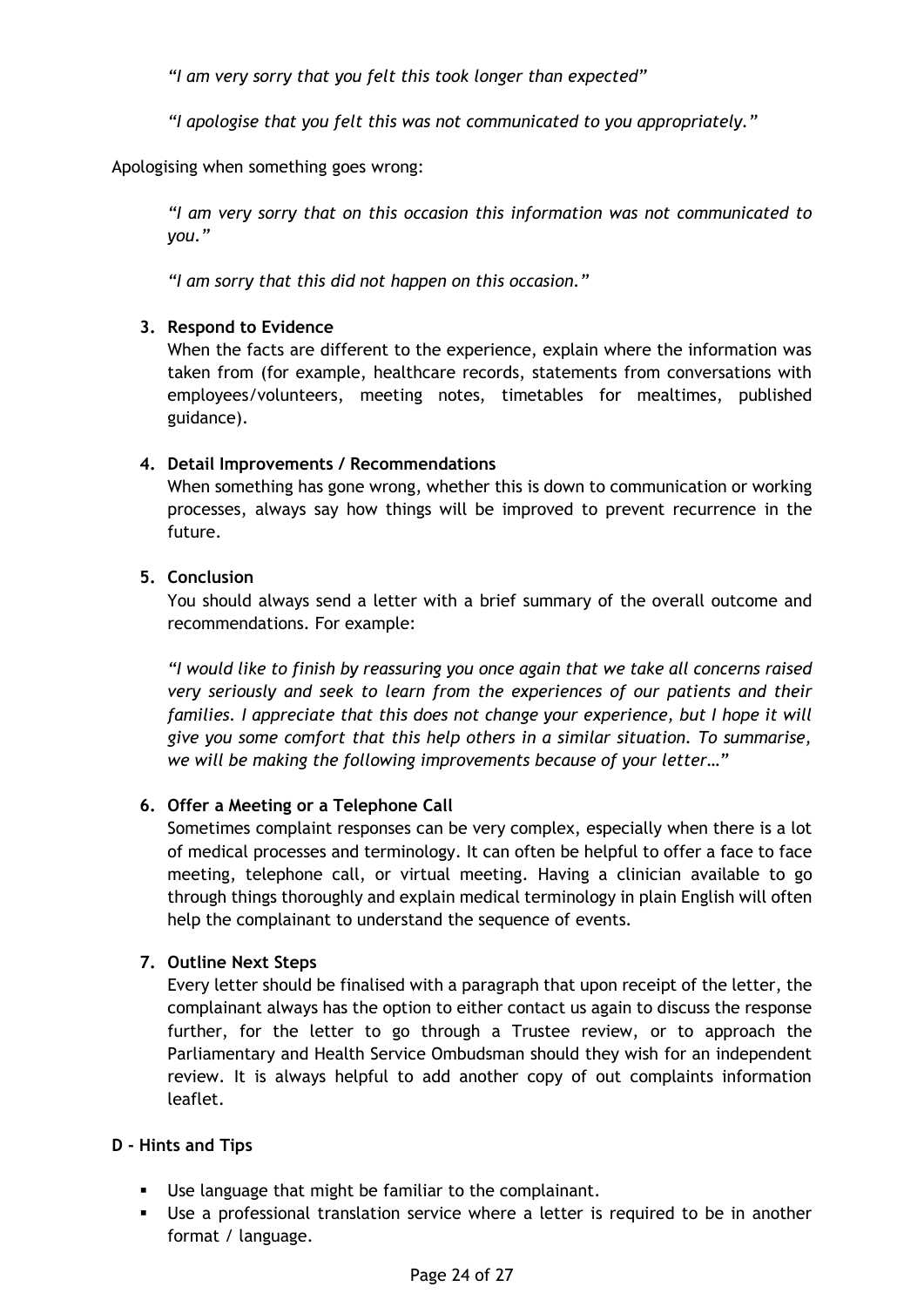- Avoid jargon, using personal opinions, hearsay and never make assumptions.
- Always respond with facts, and state if you have been unable to find evidence to substantiate something.
- If using abbreviations, ensure you note them in full, particularly for medical terminology, job roles, team names or organisation names for example:
	- CNS Clinical Nurse Specialist
	- MDT Multi-Disciplinary Team
- Explain medical terminology explain what medication is and does, or what a medical device is where necessary.
- Use employee job roles, rather than names where possible (Only use names of employees if they have been referred to in the complaint letter)
- **EXT** Letters should be direct, but personal. Use the words "I", "you" and "we" as much as possible.
- It is important to respond with every issue raised within a complaint letter cross check the letter and evidence with your draft response.
- **EXED** Avoid telling the complainant something that they already know, especially if they were involved. For example, avoid saying *"On Monday 4 April 2013 you were admitted for …….."*, and say *"I understand that you were admitted for …….. on Monday 4 April 2020."*
- Be honest and open.
- Don't rush Take the time to "get it right"

### **E - Final Steps**

- Ask for a review by a Senior Palliative Care Consultant, particularly to review medical processes and terminology.
- Send a draft version of your letter to the Director of Patient Care for review.
- **•** Remember to always send a final copy of your response letter to the Chief Executive prior to sending to the complainant for review and approval.

**Katie Sturch Quality Manager / PA September 2020**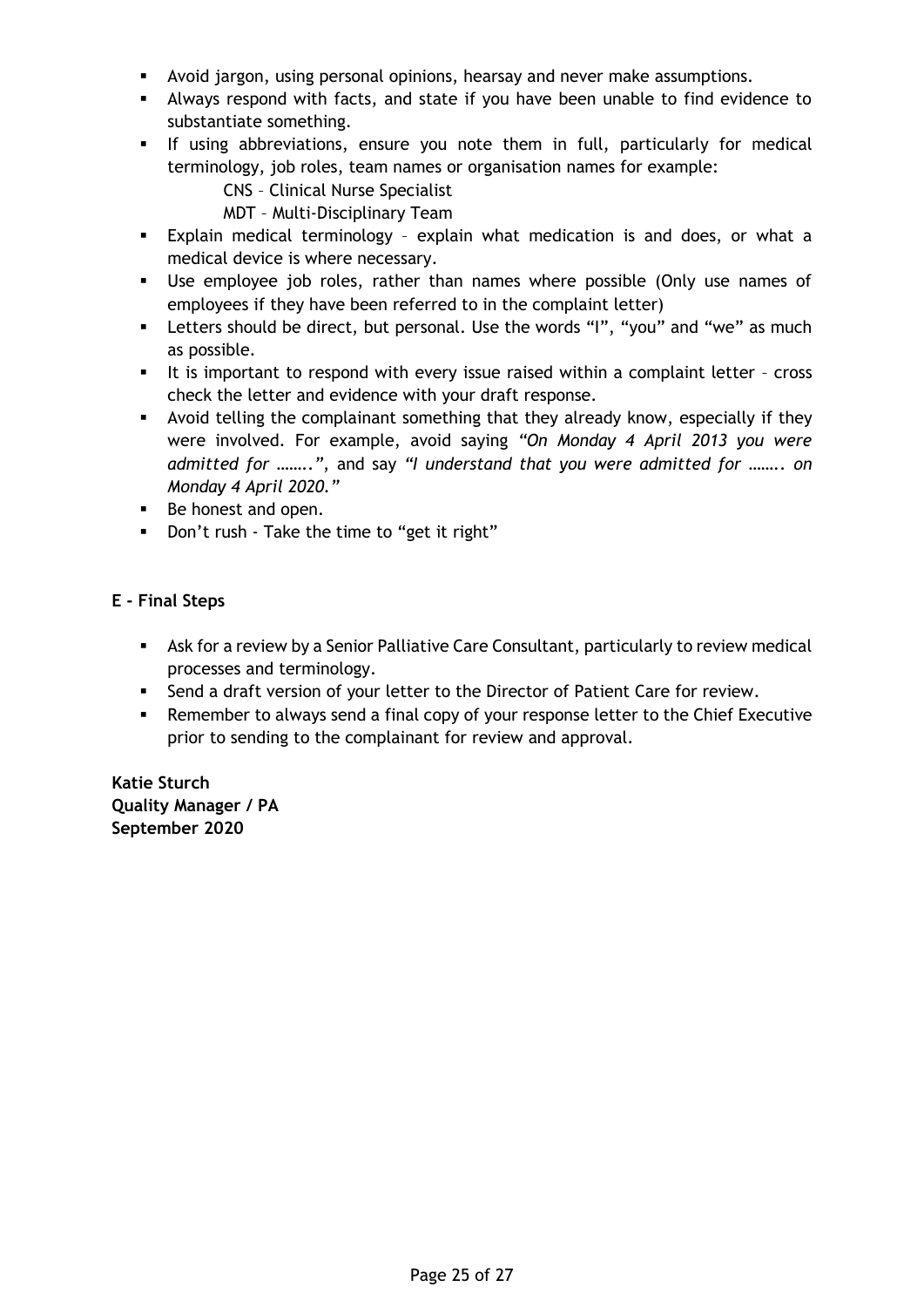

#### **APPENDIX 2**

### **COMPLAINTS POLICY & PROCEDURE – Process Flow Chart**